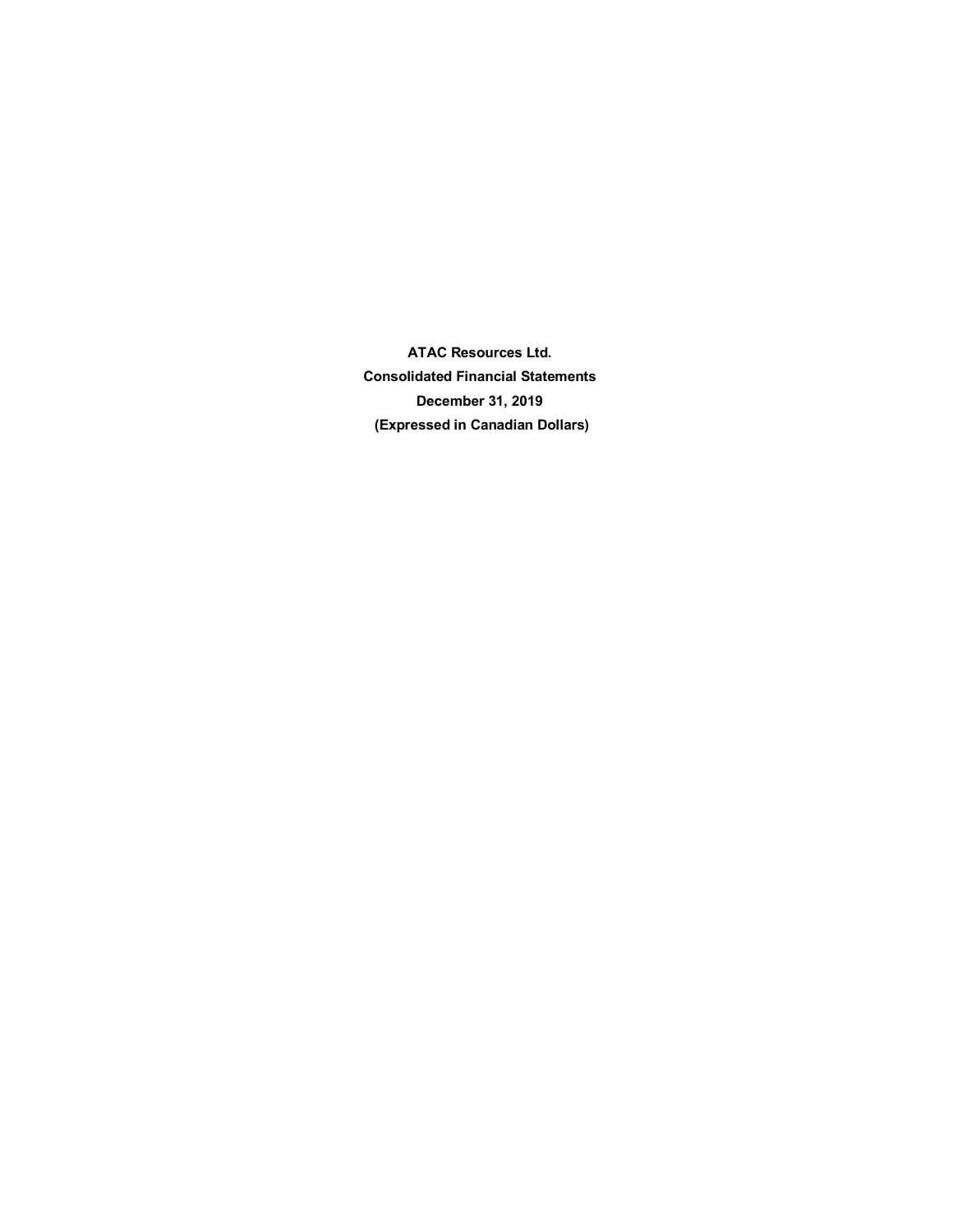# $D_{\text{AVIDSON}} \ \&\ \text{COMPANY LLP} \_\text{\tiny{Lap} \_\text{\tiny{C}}}$ Chartered Professional Accountants  $D_{\text{A}}$

# **INDEPENDENT AUDITOR'S REPORT**

To the Shareholders of ATAC Resources Ltd.

## *Opinion*

We have audited the accompanying consolidated financial statements of ATAC Resources Ltd. (the "Company"), which comprise the consolidated statements of financial position as at December 31, 2019 and 2018, and the consolidated statements of changes in shareholders' equity, loss and comprehensive loss, and cash flows for the years then ended, and notes to the consolidated financial statements, including a summary of significant accounting policies.

In our opinion, these consolidated financial statements present fairly, in all material respects, the financial position of the Company as at December 31, 2019 and 2018, and its financial performance and its cash flows for the years then ended in accordance with International Financial Reporting Standards ("IFRS").

# *Basis for Opinion*

We conducted our audits in accordance with Canadian generally accepted auditing standards. Our responsibilities under those standards are further described in the Auditor's Responsibilities for the Audit of the Consolidated Financial Statements section of our report. We are independent of the Company in accordance with the ethical requirements that are relevant to our audit of the consolidated financial statements in Canada, and we have fulfilled our other ethical responsibilities in accordance with these requirements. We believe that the audit evidence we have obtained in our audits is sufficient and appropriate to provide a basis for our opinion.

## *Other Information*

Management is responsible for the other information. The other information obtained at the date of this auditor's report includes Management's Discussion and Analysis.

Our opinion on the consolidated financial statements does not cover the other information and we do not express any form of assurance conclusion thereon.

In connection with our audit of the consolidated financial statements, our responsibility is to read the other information and, in doing so, consider whether the other information is materially inconsistent with the consolidated financial statements or our knowledge obtained in the audit, or otherwise appears to be materially misstated.

We obtained Management's Discussion and Analysis prior to the date of this auditor's report. If, based on the work we have performed, we conclude that there is a material misstatement of this other information, we are required to report that fact. We have nothing to report in this regard.

## *Responsibilities of Management and Those Charged with Governance for the Consolidated Financial Statements*

Management is responsible for the preparation and fair presentation of the consolidated financial statements in accordance with IFRS, and for such internal control as management determines is necessary to enable the preparation of consolidated financial statements that are free from material misstatement, whether due to fraud or error.

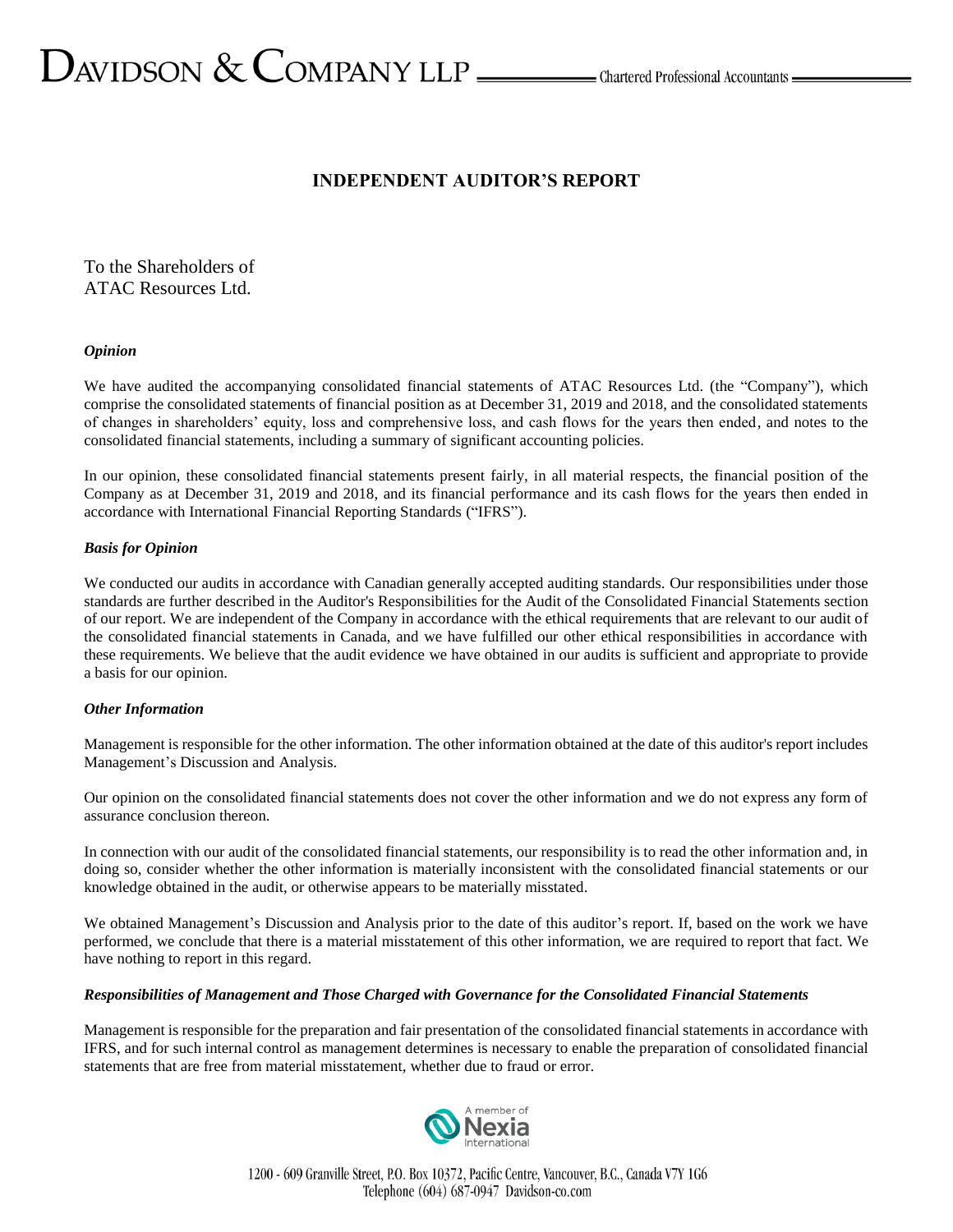In preparing the consolidated financial statements, management is responsible for assessing the Company's ability to continue as a going concern, disclosing, as applicable, matters related to going concern and using the going concern basis of accounting unless management either intends to liquidate the Company or to cease operations, or has no realistic alternative but to do so.

Those charged with governance are responsible for overseeing the Company's financial reporting process.

## *Auditor's Responsibilities for the Audit of the Consolidated Financial Statements*

Our objectives are to obtain reasonable assurance about whether the consolidated financial statements as a whole are free from material misstatement, whether due to fraud or error, and to issue an auditor's report that includes our opinion. Reasonable assurance is a high level of assurance, but is not a guarantee that an audit conducted in accordance with Canadian generally accepted auditing standards will always detect a material misstatement when it exists. Misstatements can arise from fraud or error and are considered material if, individually or in the aggregate, they could reasonably be expected to influence the economic decisions of users taken on the basis of these consolidated financial statements.

As part of an audit in accordance with Canadian generally accepted auditing standards, we exercise professional judgment and maintain professional skepticism throughout the audit. We also:

- Identify and assess the risks of material misstatement of the consolidated financial statements, whether due to fraud or error, design and perform audit procedures responsive to those risks, and obtain audit evidence that is sufficient and appropriate to provide a basis for our opinion. The risk of not detecting a material misstatement resulting from fraud is higher than for one resulting from error, as fraud may involve collusion, forgery, intentional omissions, misrepresentations, or the override of internal control.
- Obtain an understanding of internal control relevant to the audit in order to design audit procedures that are appropriate in the circumstances, but not for the purpose of expressing an opinion on the effectiveness of the Company's internal control.
- Evaluate the appropriateness of accounting policies used and the reasonableness of accounting estimates and related disclosures made by management.
- Conclude on the appropriateness of management's use of the going concern basis of accounting and, based on the audit evidence obtained, whether a material uncertainty exists related to events or conditions that may cast significant doubt on the Company's ability to continue as a going concern. If we conclude that a material uncertainty exists, we are required to draw attention in our auditor's report to the related disclosures in the consolidated financial statements or, if such disclosures are inadequate, to modify our opinion. Our conclusions are based on the audit evidence obtained up to the date of our auditor's report. However, future events or conditions may cause the Company to cease to continue as a going concern.
- Evaluate the overall presentation, structure and content of the consolidated financial statements, including the disclosures, and whether the consolidated financial statements represent the underlying transactions and events in a manner that achieves fair presentation.
- Obtain sufficient appropriate audit evidence regarding the financial information of the entities or business activities within the Company to express an opinion on the consolidated financial statements. We are responsible for the direction, supervision and performance of the group audit. We remain solely responsible for our audit opinion.

We communicate with those charged with governance regarding, among other matters, the planned scope and timing of the audit and significant audit findings, including any significant deficiencies in internal control that we identify during our audit.

We also provide those charged with governance with a statement that we have complied with relevant ethical requirements regarding independence, and to communicate with them all relationships and other matters that may reasonably be thought to bear on our independence, and where applicable, related safeguards.

The engagement partner on the audit resulting in this independent auditor's report is Stephen Hawkshaw.

# **"DAVIDSON & COMPANY LLP"**

March 11, 2020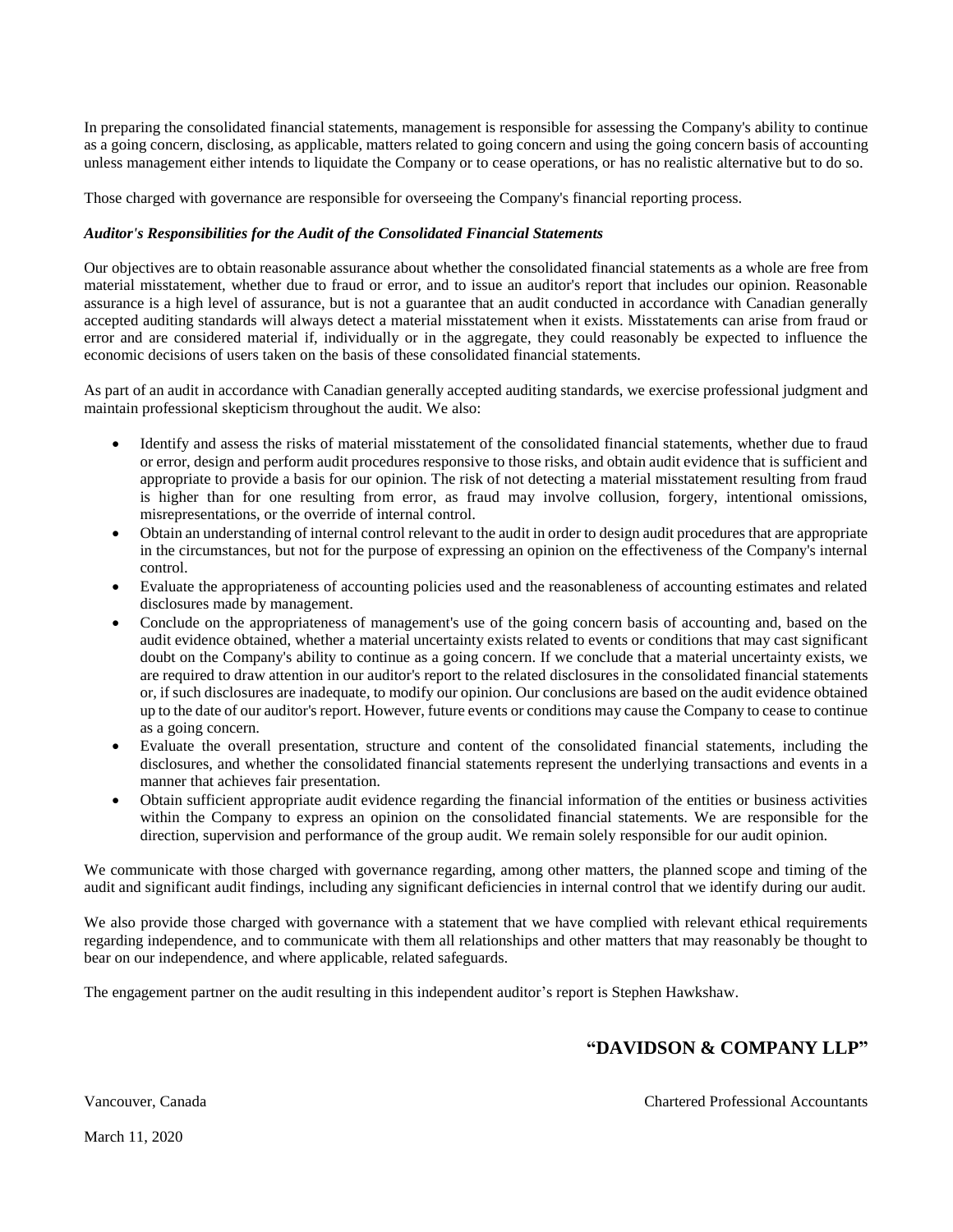## **Consolidated Statements of Financial Position**

# **As at December 31, 2019 and December 31, 2018**

| <b>Note</b>                                                             | December 31,<br>2019<br>\$ | December 31,<br>2018<br>\$ |
|-------------------------------------------------------------------------|----------------------------|----------------------------|
| <b>Assets</b>                                                           |                            |                            |
| <b>Current assets</b>                                                   |                            |                            |
| Cash and cash equivalents<br>3                                          | 9,669,634                  | 10,691,051                 |
| 5<br>Restricted cash                                                    |                            | 144,339                    |
| Receivables and prepayments<br>4,5                                      | 144,916                    | 438,401                    |
| Marketable securities<br>6                                              | 229,574                    | 464,906                    |
|                                                                         | 10,044,124                 | 11,738,697                 |
| <b>Non-current assets</b>                                               |                            |                            |
| Prepaid exploration expenditures                                        | 15,202                     | 6,813                      |
| Mineral property interests<br>8                                         | 115,451,621                | 111,907,084                |
| Reclamation deposit<br>9                                                | 126,382                    | 123,904                    |
| 10<br>Equipment                                                         | 144,000                    |                            |
|                                                                         | 115,737,205                | 112,037,801                |
| <b>Total assets</b>                                                     | 125,781,329                | 123,776,498                |
| Liabilities and shareholders' equity<br><b>Current liabilities</b>      |                            |                            |
| Accounts payable and accrued liabilities                                | 91,719                     | 169,529                    |
| Accounts payable to related parties<br>13                               | 68,124                     | 364,591                    |
| Flow-through premium liability<br>11,17                                 | 136,852                    |                            |
| Restricted cash payable<br>5                                            |                            | 144,339                    |
| <b>Non-current liabilities</b>                                          | 296,695                    | 678,459                    |
| Deferred income tax liability<br>14                                     | 16,863,473                 | 16,272,276                 |
| <b>Total liabilities</b>                                                | 17,160,168                 | 16,950,735                 |
| <b>Shareholders' equity</b>                                             |                            |                            |
| Share capital<br>11                                                     | 131,090,809                | 128,654,319                |
| Contributed surplus<br>11                                               | 3,673,633                  | 4,260,226                  |
| Deficit                                                                 | (26, 143, 281)             | (26,088,782)               |
| <b>Total shareholders' equity</b>                                       | 108,621,161                | 106,825,763                |
| Total liabilities and shareholders' equity                              | 125,781,329                | 123,776,498                |
| Nature of operations and going concern<br>1<br><b>Commitments</b><br>17 |                            |                            |
| Events after the reporting period<br>18                                 |                            |                            |

**Approved on behalf of the Board of Directors as of March 11, 2020:**

*"Bruce J. Kenway"* **Director** *"Glenn R. Yeadon"* **Director**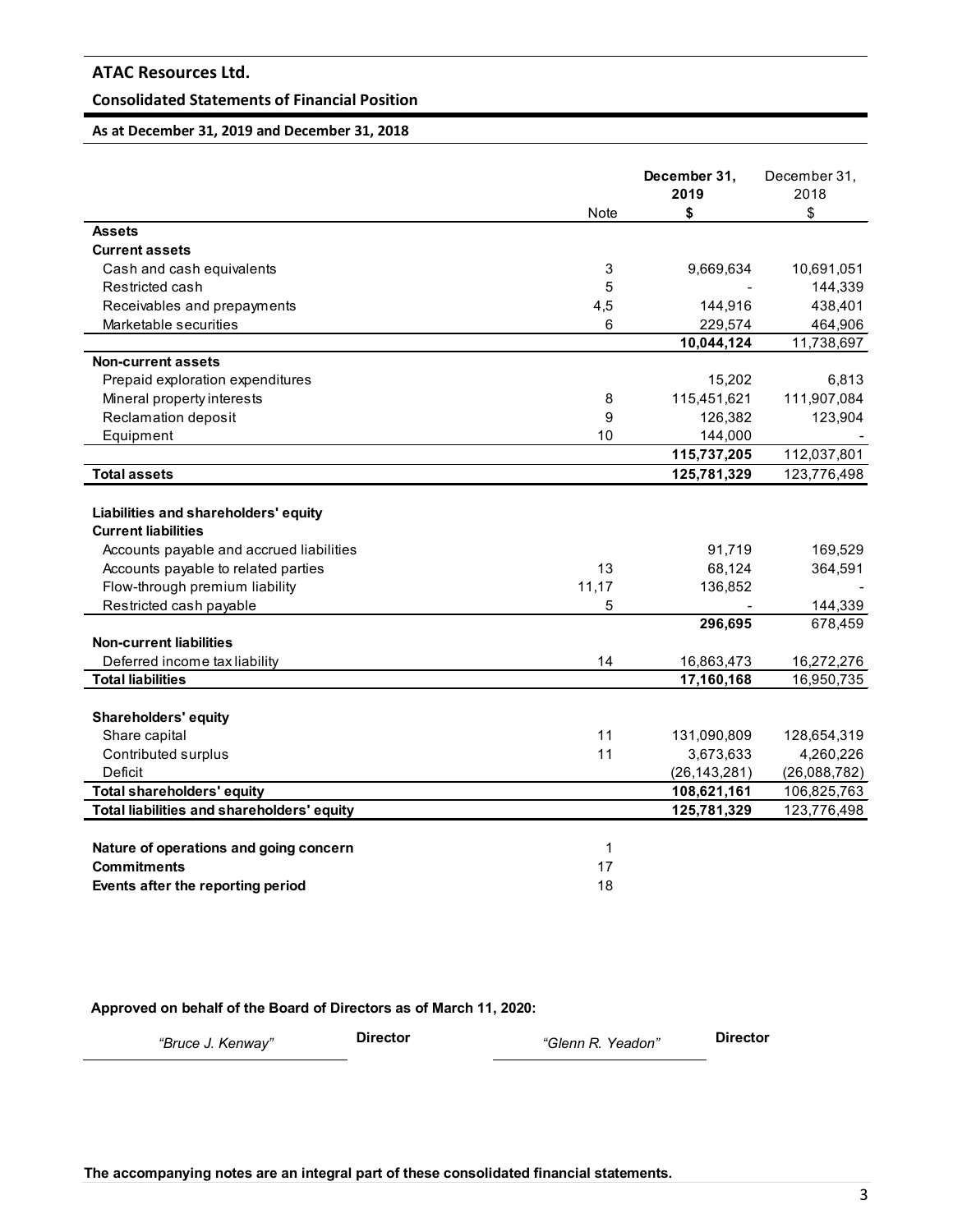# **Consolidated Statements of Changes in Shareholders' Equity**

**For the years ended December 31, 2019 and December 31, 2018**

|                                                 | <b>Number</b><br>of shares<br># | <b>Share</b><br>capital<br>\$ | <b>Contributed</b><br>surplus<br>\$ | <b>Deficit</b><br>\$   | <b>Total</b><br>shareholders'<br>equity<br>S |
|-------------------------------------------------|---------------------------------|-------------------------------|-------------------------------------|------------------------|----------------------------------------------|
| January 1, 2018                                 | 139,861,877                     | 124,500,676                   | 5,621,596                           | (25,047,168)           | 105,075,104                                  |
| Shares issued for mineral property interest     | 60,000                          | 30,000                        |                                     |                        | 30,000                                       |
| Share-based payments                            |                                 |                               | 1,283,776                           |                        | 1,283,776                                    |
| Exercise of options                             | 50,000                          | 15,500                        |                                     |                        | 15,500                                       |
| Re-allocated on exercise of options             |                                 | 9,448                         | (9, 448)                            |                        |                                              |
| Re-allocated on expiration of options           |                                 |                               | (2,427,036)                         | 2,427,036              |                                              |
| Re-allocated on cancellation of options         |                                 |                               | (270, 162)                          | 270,162                |                                              |
| Private placement shares issued                 | 7,556,700                       | 4,534,020                     |                                     |                        | 4,534,020                                    |
| Flow-through premium liability                  |                                 | (151, 134)                    |                                     |                        | (151, 134)                                   |
| Share issue costs                               |                                 | (284, 191)                    | 61,500                              |                        | (222, 691)                                   |
| Loss and comprehensive loss for the year        |                                 |                               |                                     | (3,738,812)            | (3,738,812)                                  |
| December 31, 2018                               | 147,528,577                     | 128,654,319                   | 4,260,226                           | (26,088,782)           | 106,825,763                                  |
|                                                 |                                 |                               |                                     |                        |                                              |
| January 1, 2019                                 | 147,528,577                     | 128,654,319                   |                                     | 4,260,226 (26,088,782) | 106,825,763                                  |
| Share-based payments                            |                                 |                               | 503,255                             |                        | 503,255                                      |
| Re-allocated on expiration of options           |                                 |                               | (951, 808)                          | 951,808                |                                              |
| Re-allocated on cancellation of options         |                                 |                               | (91, 740)                           | 91,740                 |                                              |
| Re-allocated on expiration of finders' warrants |                                 | 61.500                        | (61,500)                            |                        |                                              |
| Private placement units issued                  | 10,507,143                      | 3,677,500                     |                                     |                        | 3,677,500                                    |
| Flow-through premium liability                  |                                 | (1, 155, 786)                 |                                     |                        | (1, 155, 786)                                |
| Share issue costs                               |                                 | (146, 724)                    | 15,200                              |                        | (131, 524)                                   |
| Loss and comprehensive loss for the year        |                                 |                               |                                     | (1,098,047)            | (1,098,047)                                  |
| December 31, 2019                               | 158,035,720                     | 131,090,809                   | 3,673,633                           | (26, 143, 281)         | 108,621,161                                  |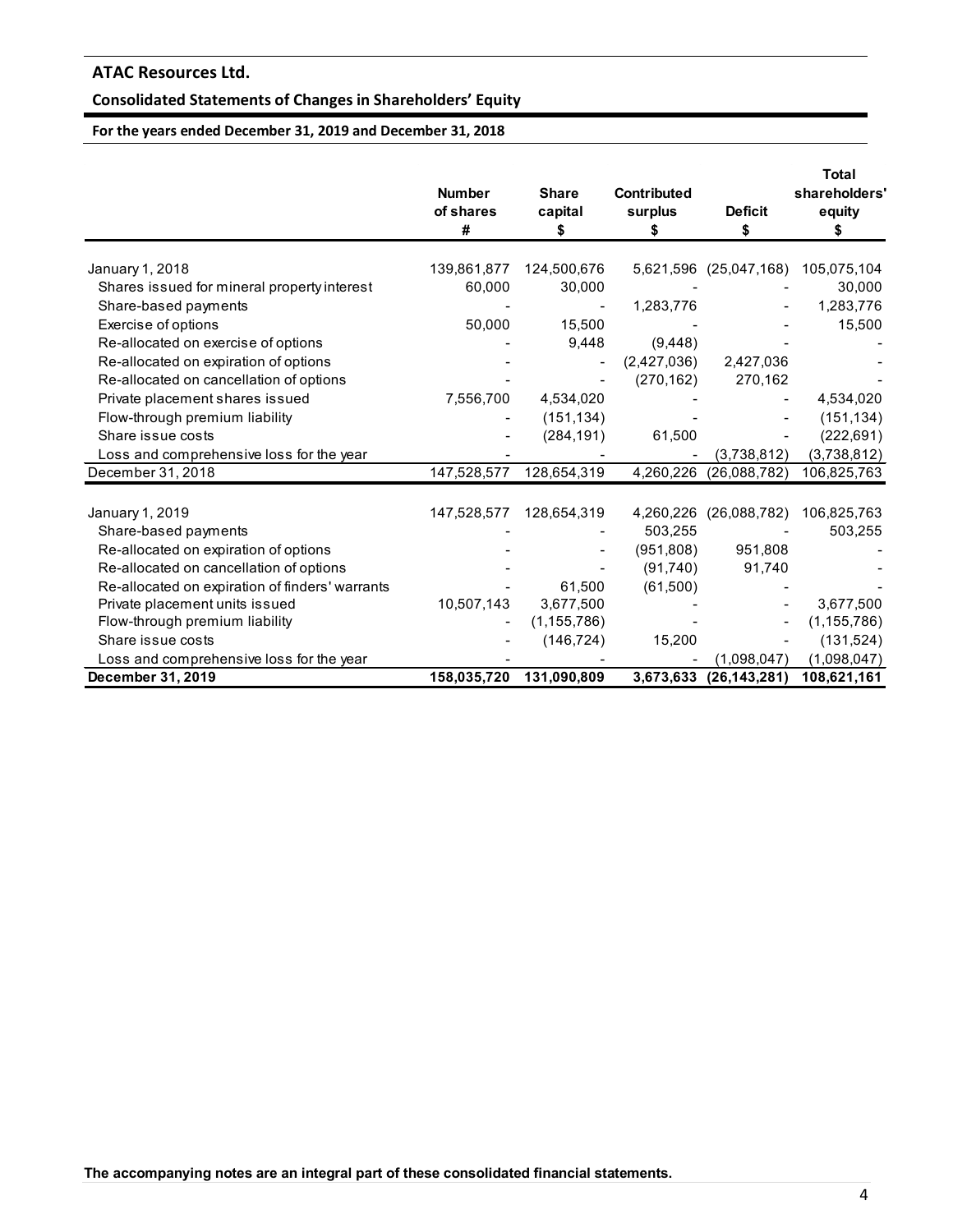# **Consolidated Statements of Loss and Comprehensive Loss**

# **For the years ended December 31,**

|                                                           |       | 2019        | 2018          |
|-----------------------------------------------------------|-------|-------------|---------------|
|                                                           | Note  | \$          | \$            |
|                                                           |       |             |               |
| <b>Expenses</b>                                           |       |             |               |
| Consulting fees                                           | 13    | 54,000      | 54,000        |
| Flow-through taxes                                        |       |             | 4,027         |
| General administrative expenses                           |       | 58,607      | 57,839        |
| Insurance                                                 |       | 43,771      | 55,314        |
| Investor relations and shareholder information            |       | 184,199     | 236,384       |
| Management, administration and corporate development fees | 13    | 59,674      | 76,701        |
| Office rent                                               | 13    | 42,000      | 42,000        |
| Professional fees                                         | 13    | 141,523     | 144,805       |
| Salaries and benefits                                     | 13    | 365,839     | 341,160       |
| Share-based payments                                      | 11,13 | 503,255     | 1,283,776     |
| Transfer agent and filing fees                            |       | 16,290      | 22,378        |
| Loss from operating expenses                              |       | (1,469,158) | (2,318,384)   |
| Project management fees                                   | 5     |             | 100,000       |
| Mineral property impairments                              | 8     | (20, 272)   |               |
| Interest income                                           |       | 247,624     | 178,732       |
| Loss on marketable securities                             | 6     | (235, 332)  | (557, 912)    |
| Loss for the year before income taxes                     |       | (1,477,138) | (2,597,564)   |
| Deferred income tax recovery (expense)                    | 14    | 379,091     | (1, 141, 248) |
| Loss and comprehensive loss for the year                  |       | (1,098,047) | (3,738,812)   |
|                                                           |       |             |               |
| Loss per share                                            |       |             |               |
| Weighted average number of common shares outstanding      |       |             |               |
| - basic#                                                  | 12    | 155,703,998 | 144,483,230   |
| - diluted #                                               | 12    | 155,703,998 | 144,483,230   |
| Basic loss per share \$                                   | 12    | (0.01)      | (0.03)        |
| Diluted loss per share \$                                 | 12    | (0.01)      | (0.03)        |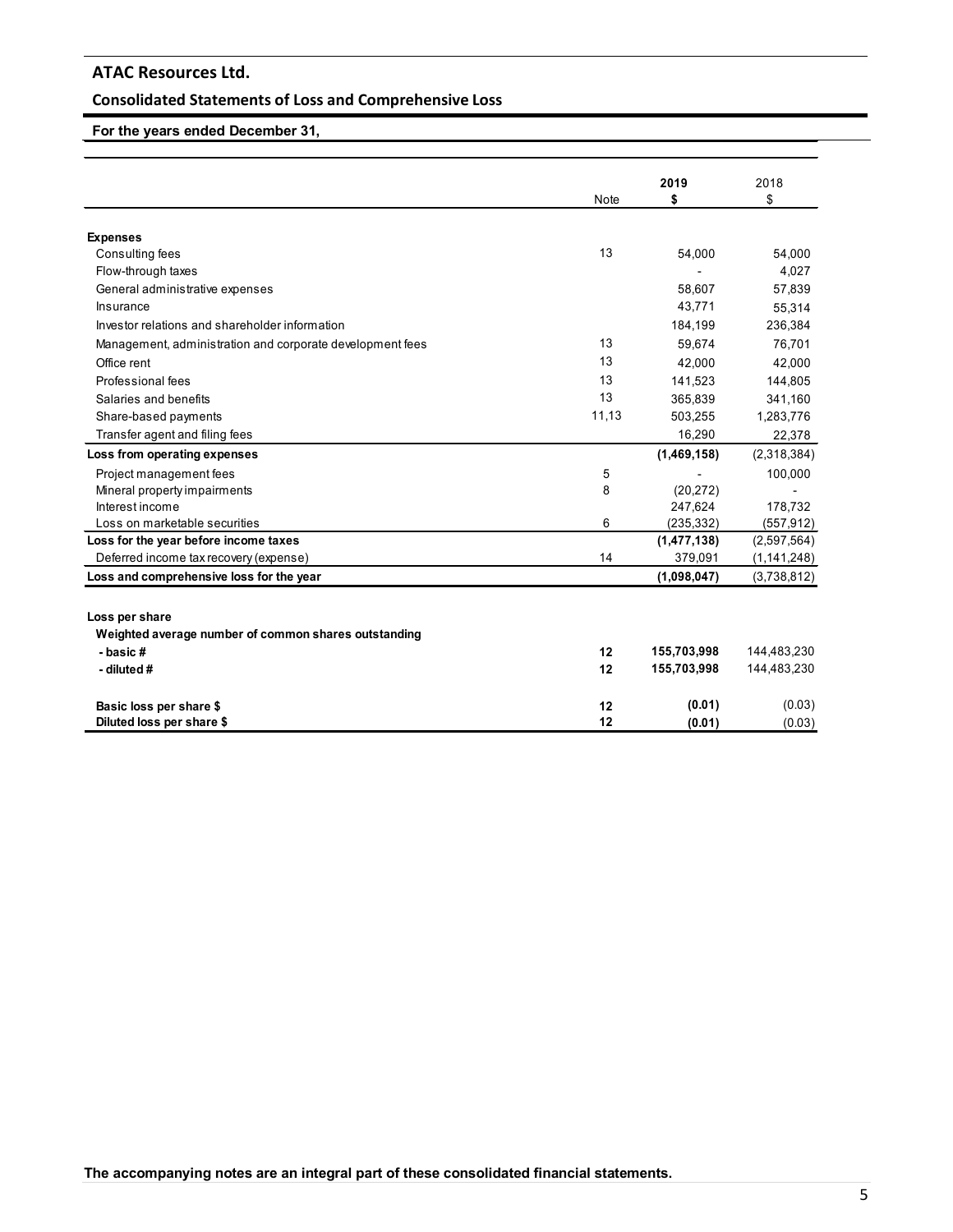# **Consolidated Statements of Cash Flows**

# **For the years ended December 31,**

|                                                  |      | 2019        | 2018          |
|--------------------------------------------------|------|-------------|---------------|
|                                                  | Note | \$          | \$            |
|                                                  |      |             |               |
| <b>Operating activities</b>                      |      |             |               |
| Loss and comprehensive loss for the year         |      | (1,098,047) | (3,738,812)   |
| Adjustments for:                                 |      |             |               |
| Share-based payments                             |      | 503,255     | 1,283,776     |
| Loss on marketable securities                    |      | 235,332     | 557,912       |
| Interest income                                  |      | (247, 624)  | (178, 732)    |
| Mineral property impairments                     |      | 20,272      |               |
| Deferred income tax (recovery) expense           |      | (379,091)   | 1,141,248     |
| Net change in non-cash working capital items     | 15   | 297,937     | (201, 377)    |
|                                                  |      | (667, 966)  | (1, 135, 985) |
|                                                  |      |             |               |
| <b>Financing activities</b>                      |      |             |               |
| Issue of common shares/units for cash            |      | 3,677,500   | 4,549,520     |
| Share issue costs                                |      | (180, 170)  | (305,056)     |
| Receipt of Barrick exploration funds             | 5    |             | 5,626,641     |
| Use of Barrick exploration funds                 | 5    |             | (5,482,302)   |
| To Barrick restricted cash                       | 5    |             | (144, 339)    |
|                                                  |      | 3,497,330   | 4,244,464     |
|                                                  |      |             |               |
| <b>Investing activities</b>                      |      |             |               |
| Interest received                                |      | 247,624     | 178,732       |
| Reclamation deposit                              |      | (2, 478)    | (2,058)       |
| Purchase of equipment                            |      | (160,000)   |               |
| Yukon mining exploration grant received          |      |             | 31,401        |
| Mineral property acquisition costs               |      | (60, 753)   | (51,686)      |
| Prepaid exploration expenditures                 |      | (15, 177)   | (7, 264)      |
| Deferred exploration and evaluation expenditures |      | (3,859,997) | (6, 557, 271) |
|                                                  |      | (3,850,781) | (6,408,146)   |
| Decrease in cash and cash equivalents            |      | (1,021,417) | (3,299,667)   |
| Cash and cash equivalents, beginning of year     |      | 10,691,051  | 13,990,718    |
| Cash and cash equivalents, end of year           |      | 9,669,634   | 10,691,051    |

**Supplemental cash flow information** 15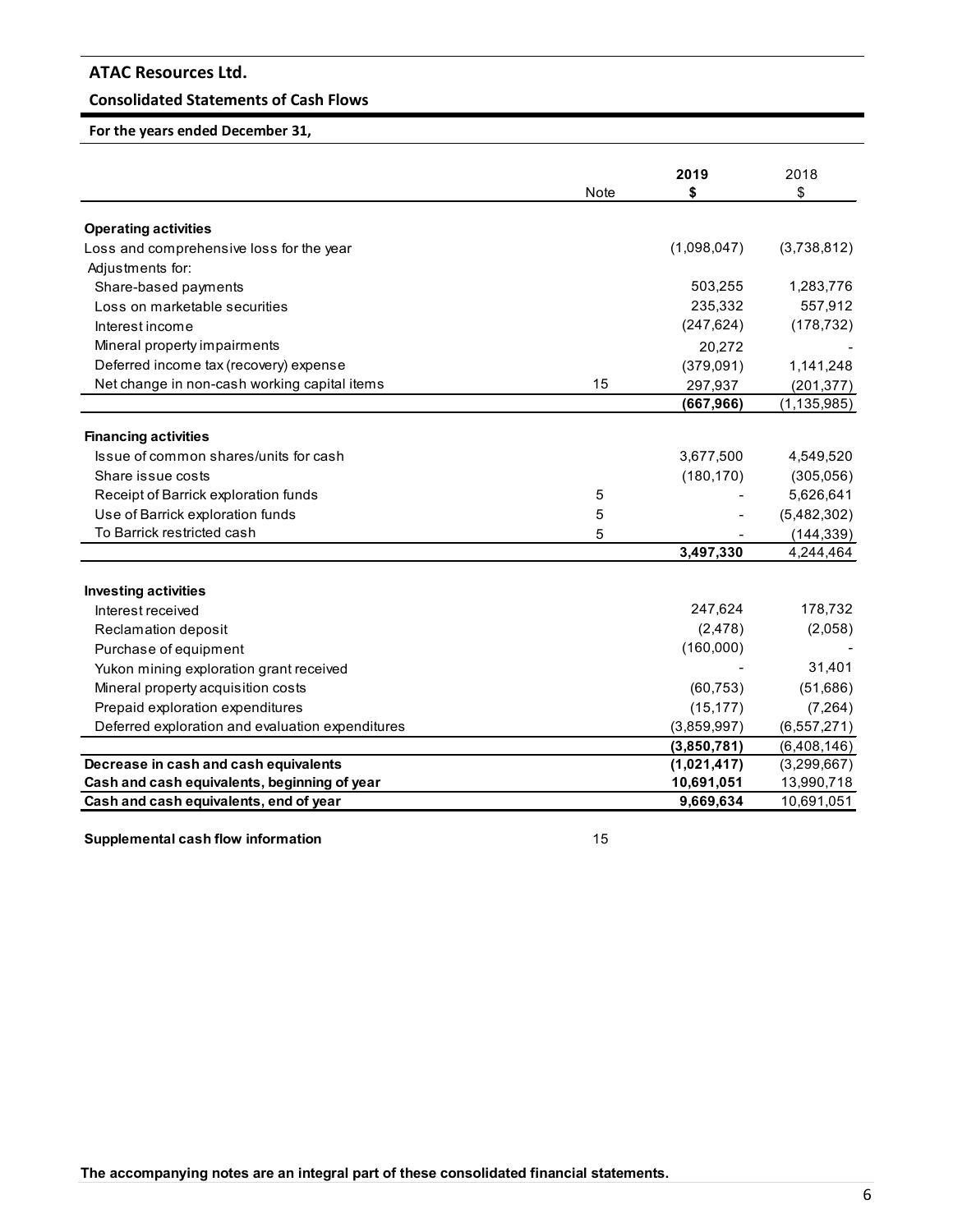## **Notes to the Consolidated Financial Statements**

# **For the years ended December 31, 2019 and December 31, 2018**

## **1. Nature of operations and going concern**

ATAC Resources Ltd. (the "Company" or "ATAC") was incorporated under the laws of the Province of British Columbia, Canada. The Company's head office is located at 1016 - 510 West Hastings Street, Vancouver, British Columbia, Canada, V6B 1L8. Its records office is located at 1710 - 1177 West Hastings Street, Vancouver, British Columbia, Canada, V6E 2L3. Its main business activity is the acquisition, exploration and evaluation of mineral property interests located in Canada. These consolidated financial statements (the "financial statements") of the Company as at December 31, 2019 and December 31, 2018 and for the years then ended comprise the Company and its subsidiaries (note 7). The Company's common shares trade on the TSX Venture Exchange ("TSX-V").

The Company is in the process of exploring its mineral property interests and has not yet determined whether they contain mineral reserves that are economically recoverable. The Company's continuing operations and the underlying value and recoverability of the amounts shown for mineral property interests are entirely dependent upon the existence of economically recoverable mineral reserves, the ability of the Company to obtain the necessary financing to complete the exploration and development of the mineral property interests, obtaining the necessary permits to mine, and on future profitable production or proceeds from the disposition of the mineral property interests.

These financial statements are prepared on the basis that the Company will continue as a going concern, which assumes that the Company will be able to continue in operation for the foreseeable future and will be able to realize its assets and discharge its liabilities and commitments in the normal course of operations. As an exploration stage company, the Company does not have revenues and historically has recurring operating losses. As at December 31, 2019, the Company had working capital of \$9,747,429 (December 31, 2018 - \$11,060,238) and shareholders' equity of \$108,621,161 (December 31, 2018 - \$106,825,763). Management has assessed that this working capital is sufficient for the Company to continue as a going concern beyond one year. If the going concern assumption were not appropriate for these financial statements, it could be necessary to restate the Company's assets and liabilities on a liquidation basis.

## **2. Significant accounting policies**

## **(a) Basis of presentation**

These financial statements have been prepared in accordance with International Financial Reporting Standards ("IFRS"), as issued by the International Accounting Standards Board ("IASB") and interpretations of the International Financial Reporting Interpretations Committee ("IFRIC").

These financial statements have been prepared on an historical cost basis, except for financial instruments which are classified as fair value through profit or loss ("FVTPL"). In addition, these financial statements have been prepared using the accrual basis of accounting, except for cash flow information.

All amounts on the financial statements are presented in Canadian dollars which is the functional currency of the Company and its subsidiaries.

## **(b) Principles of consolidation**

These financial statements include the financial statements of the Company and its subsidiaries.

Subsidiaries are entities controlled by the Company and are included in the consolidated financial statements from the date that control commences until the date that control ceases. The accounting policies of subsidiaries are changed where necessary to align them with the policies adopted by the Company.

See note 7 for details of subsidiary information.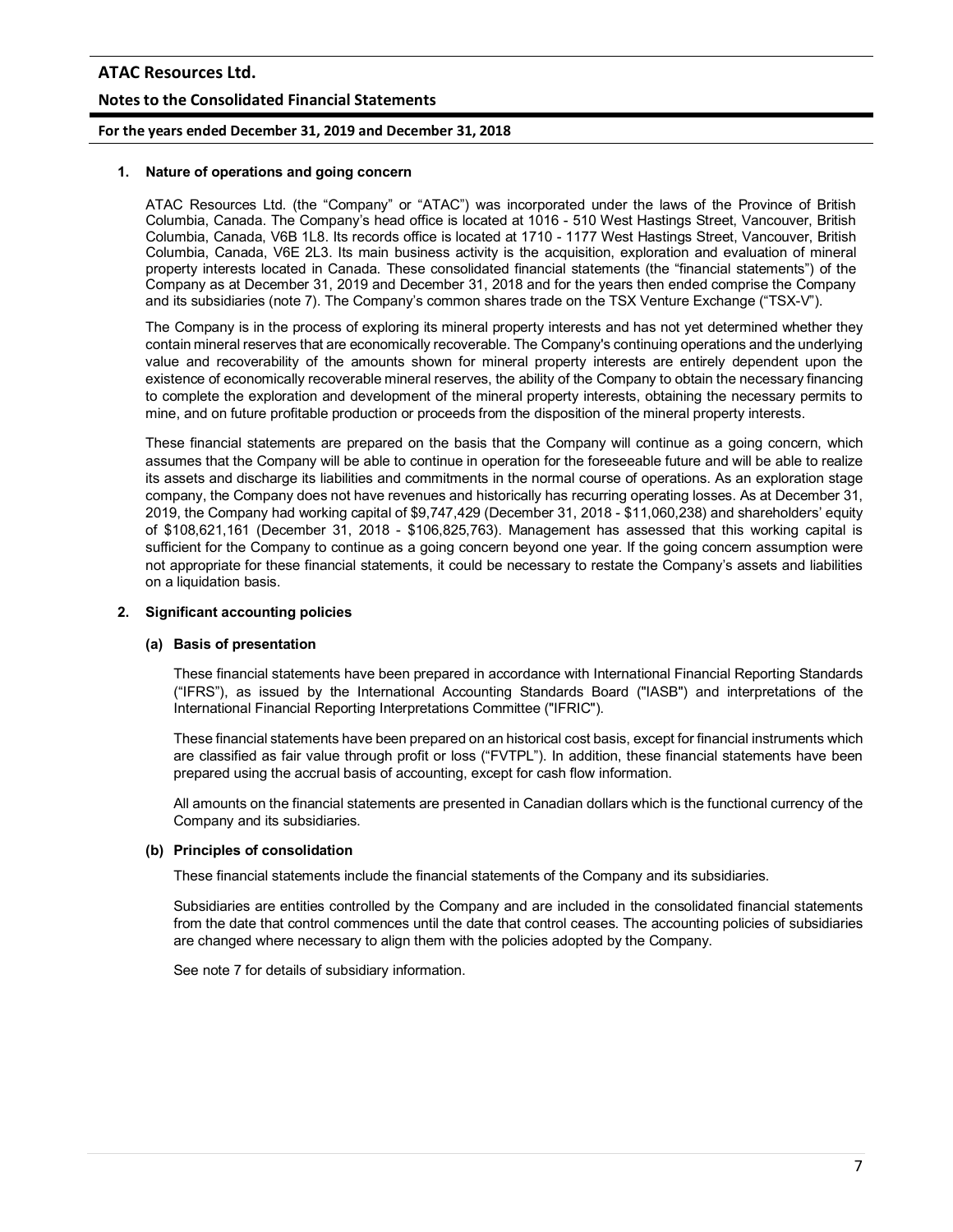## **Notes to the Consolidated Financial Statements**

## **For the years ended December 31, 2019 and December 31, 2018**

## **2. Significant accounting policies** (continued)

## **(b) Principles of consolidation** (continued)

Associates are those entities in which the Company has significant influence, but not control over the financial and operating policies. Significant influence is presumed to exist when the Company holds between 20 and 50 percent of the voting power of another entity. Investments in associates are accounted for using the equity method (equity accounted investees) and are recognized initially at cost. When applicable, the financial statements include the Company's share of the income and expenses and equity movements of equity accounted investees, after adjustments to align the accounting policies with those of the Company from the date that significant influence or joint control commences, until the date that significant influence or joint control ceases. When the Company's share of losses exceeds its interest in an equity accounted investee, the carrying amount of that interest, including any long-term investments, is reduced to nil, and the recognition of further losses is discontinued, except to the extent that the Company has an obligation, or has made payments on behalf of the investee. The Company has no associates requiring equity accounting.

A jointly controlled operation is a joint venture carried on by each venturer using its own assets in pursuit of the joint operations. When applicable, the financial statements include the assets that the Company controls and the liabilities that it incurs in the course of pursuing the joint operation and its share of any revenues and expenses from the joint operation.

Inter-company balances and transactions, and any unrealized income and expenses arising from inter-company transactions, are eliminated in preparing the financial statements. Unrealized gains arising from transactions with equity accounted investees are eliminated against the investment, to the extent of the Company's interest in the investee. Unrealized losses are eliminated in the same way as unrealized gains, but only to the extent that there is no evidence of impairment.

## **(c) New accounting standards**

The Company adopted the following accounting standards that are effective for accounting periods beginning on or after January 1, 2019:

• New standard IFRS 16 - *Leases*

IFRS 16, Leases ("IFRS 16") was issued by the IASB on January 13, 2016, and replaced IAS 17, Leases. IFRS 16 eliminates the current dual accounting model for lessees, which distinguishes between on-balance sheet finance leases and off-balance sheet operating leases. Instead, IFRS 16 requires a single, on-balance sheet accounting model that is similar to current finance lease accounting. Leases become an on-balance sheet liability that attract interest, together with a new, right-of-use asset.

The Company does not have any leases and accordingly, there was no impact to the Company's financial statements as a result of adopting this new standard.

• New Interpretation IFRIC 23 - *Uncertainty over Income Tax Treatments*

On June 7, 2017, the IASB issued IFRIC Interpretation 23 - Uncertainty over Income Tax Treatments ("IFRIC 23"). IFRIC 23 provides guidance on the accounting for current and deferred tax liabilities and assets in circumstances in which there is uncertainty over income tax treatments.

There was no impact to the Company's financial statements as a result of adopting this new standard.

## **(d) Financial instruments**

The Company classifies its financial instruments in the following categories: as FVTPL, financial assets at amortized cost and other financial liabilities. The classification depends on the purpose for which the financial assets or liabilities were acquired. Management determines the classification of financial assets and liabilities at initial recognition.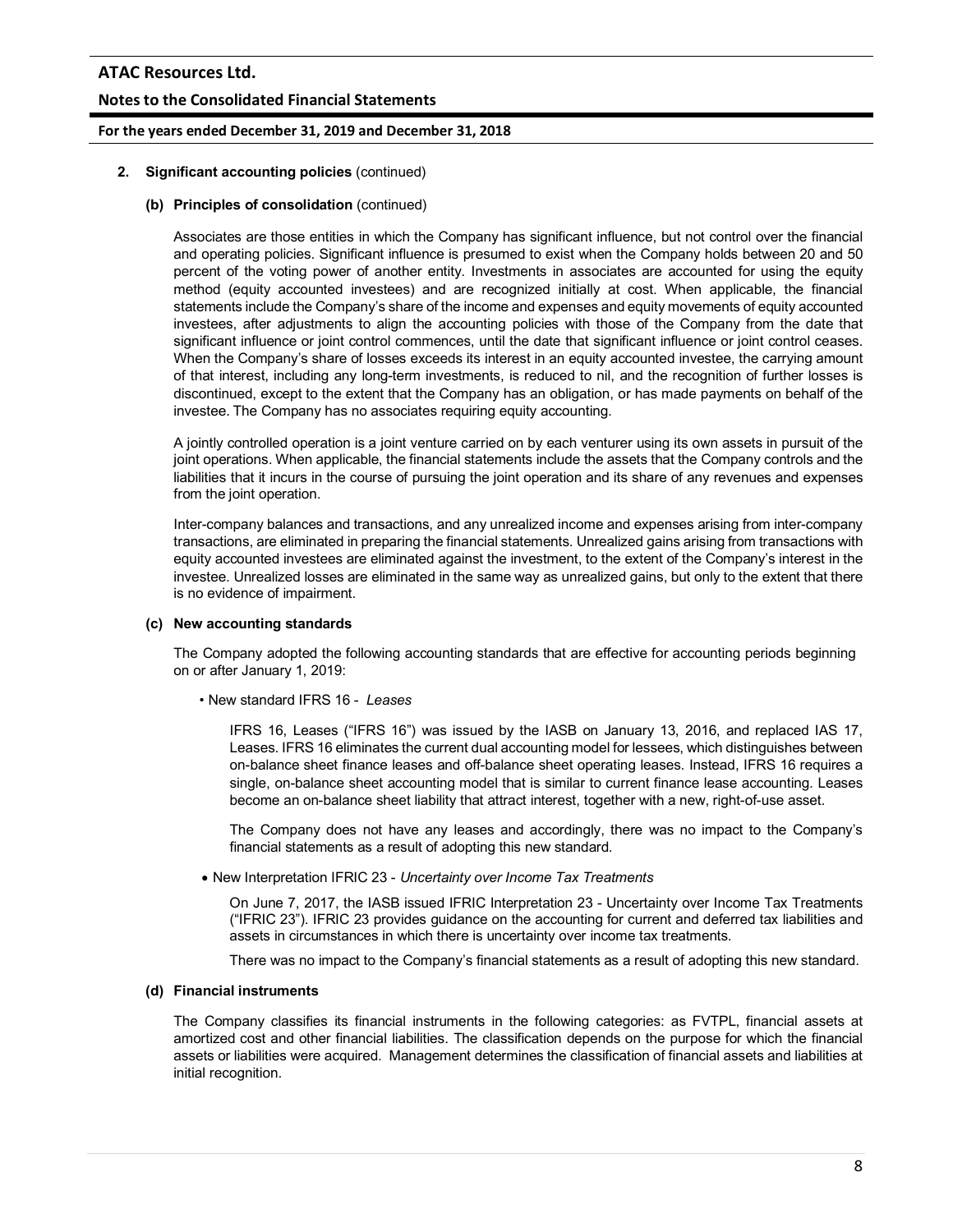## **Notes to the Consolidated Financial Statements**

## **For the years ended December 31, 2019 and December 31, 2018**

## **2. Significant accounting policies** (continued)

- **(d) Financial instruments** (continued)
	- (i) Non-derivative financial assets and liabilities

## **Recognition**

The Company recognizes financial assets and financial liabilities on the date the Company becomes a party to the contractual provisions of the instruments.

#### **Classification**

The Company classifies its financial assets and financial liabilities using the following measurement categories:

- (a) Those to be measured subsequently at fair value (either through other comprehensive income (loss) or through profit or loss); and
- (b) Those to be measured at amortized cost.

The classification of financial assets depends on the business model for managing the financial assets and the contractual terms of the cash flows. Financial liabilities are classified as those to be measured at amortized cost unless they are designated as those to be measured subsequently at FVTPL (an irrevocable election at the time of recognition). For assets and liabilities measured at fair value, gains and losses are either recorded in profit or loss or other comprehensive income (loss).

The Company reclassifies financial assets when and only when its business model for managing those assets changes. Financial liabilities are not reclassified.

The Company's marketable securities are classified as FVTPL. Marketable securities held in companies with an active market are classified as current assets at fair value. Marketable securities held in non-public companies without an active market are classified as non-current assets and are valued at fair value. In situations where fair value is indeterminable or impracticable to determine, the shares are recorded at cost. This may occur when non-public company shares are received as payment for mineral property interests. In such situations cost is determined by reference to the issue price of similar shares issued by the non-public entity for cash, at or near the time of issue of the investment shares, and in similar volumes. When, at future measurement dates fair value is still indeterminable, or impracticable, cost is used as the measure of fair value. When there is evidence of impairment the shares are written-down to expected realizable value.

Cash and cash equivalents and reclamation deposit are classified as FVTPL and are accounted for at fair value. Cash equivalents include highly liquid investments with original maturities of three months or less, and which are subject to an insignificant risk of change in value. Cash equivalents are held for the purpose of meeting short-term cash commitments rather than for investment or other purposes.

Trade receivables are classified as financial assets at amortized cost.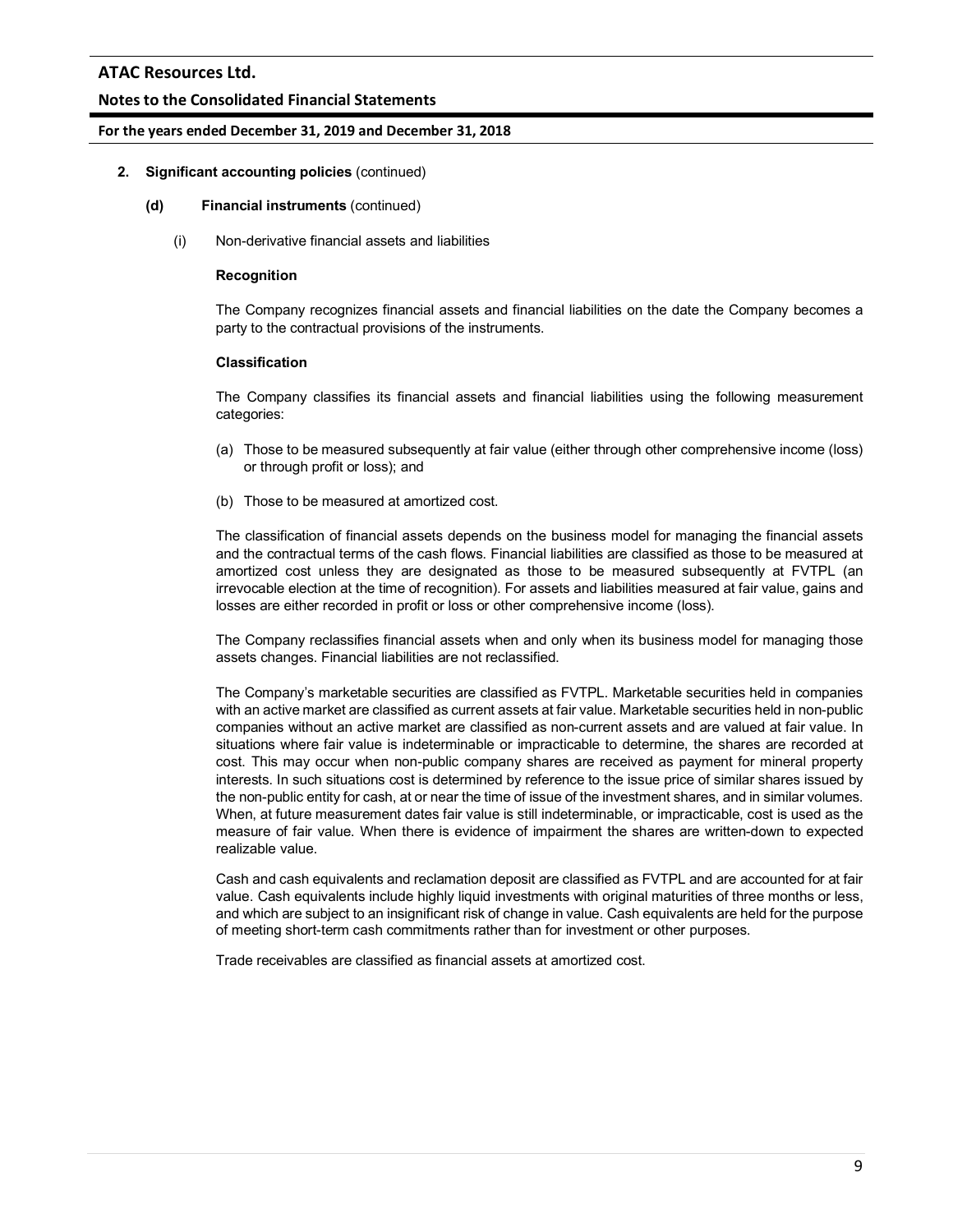## **Notes to the Consolidated Financial Statements**

# **For the years ended December 31, 2019 and December 31, 2018**

## **2. Significant accounting policies** (continued)

## **(d) Financial instruments** (continued)

(ii) Derivative financial assets

Warrants are classified as derivative financial assets and are recorded at FVTPL. Warrants without an active market that are received as attachments to common share units are initially recorded at nominal amounts. At the time of purchase the total unit cost is allocated in full to each common share. Subsequent value is determined at measurement date using a valuation technique, such as the Black-Scholes option pricing model, or when the valuation technique input variables are not reliable, using the intrinsic value, which is equal to the higher of the market value of the underlying security, less the exercise price of the warrant, or zero.

(iii) Other financial liabilities

The Company has the following other financial liabilities: accounts payable and accrued liabilities, restricted cash payable and due to related parties.

Such financial liabilities are recognized initially at fair value plus any directly attributable transaction costs. Subsequent to initial recognition these financial liabilities are measured at amortized cost using the effective interest method. Interest expense is recorded to profit or loss.

## **(e) Mineral property interests**

The acquisition costs of mineral property interests and any subsequent exploration and evaluation costs are capitalized until the property to which they relate is placed into production, sold, allowed to lapse or abandoned. Exploration and evaluation costs incurred prior to obtaining ownership, or the right to explore a property, are expensed as incurred as property examination costs. Mineral property interests that have close proximity and have the possibility of being developed as a single mine are grouped as projects and are considered separate cash generating units ("CGU") for the purpose of determining future mineral reserves and impairments.

The acquisition costs include the cash consideration paid and the fair value of any shares issued for mineral property interests being acquired or optioned pursuant to the terms of relevant agreements.

Proceeds received from a partial sale or option of any interest in a property are credited against the carrying value of the property. When the proceeds exceed the carrying costs the excess is recorded in profit or loss in the year the excess is received. When all of the interest in a property is sold, subject only to any retained royalty interests which may exist, the accumulated property costs are written-off, with any gain or loss included in profit or loss in the year the transaction takes place. No initial value is assigned to any retained royalty interest. The royalty interest is subsequently assessed for value by reference to developments on the underlying mineral property.

Management reviews its mineral property interests at each reporting period for signs of impairment and annually after each exploration season to consider if there is impairment in value taking into consideration current year exploration results and management's assessment of the future probability of profitable operations from the property, or likely gains from the disposition or option of the property. If a property is abandoned or inactive for a prolonged period, or considered to have no future economic potential, the acquisition and deferred exploration and evaluation costs are written-off to profit or loss.

Once an economically viable resource has been determined for an area and the decision to proceed with development has been approved, mineral property interests attributable to that area are first tested for impairment and then reclassified to property and equipment. Subsequent recovery of the resulting carrying value depends on successful development or sale of the undeveloped project. Should a project be put into production, the costs of acquisition, exploration and evaluation will be amortized over the life of the project based on estimated economic reserves. If the carrying value of a project exceeds its estimated net realizable value or value in use, an impairment provision is recorded.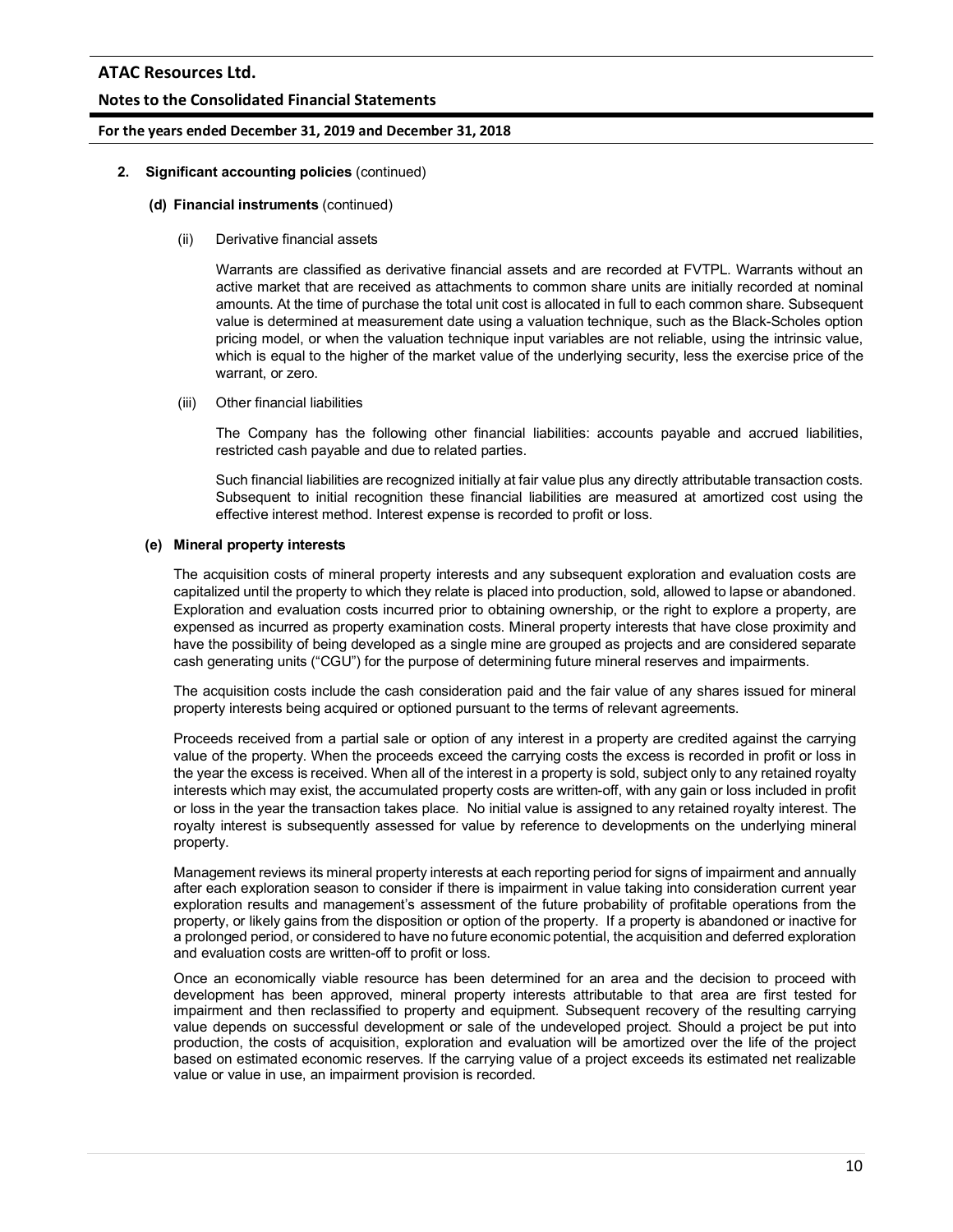## **Notes to the Consolidated Financial Statements**

## **For the years ended December 31, 2019 and December 31, 2018**

## **2. Significant accounting policies** (continued)

#### **(e) Mineral property interests** (continued)

When entitled, the Company records refundable mineral exploration tax credits or incentive grants on an accrual basis and as a reduction of the carrying value of the mineral property interest. When the Company is entitled to non-refundable exploration tax credits, and it is probable that they can be used to reduce future taxable income, a deferred income tax benefit is recognized.

## **(f) Equipment**

Equipment is measured at cost less accumulated depreciation and impairment losses. Equipment not available for use is not subject to depreciation. Depreciation is recognized on a straight-line basis over a term of five years.

An asset's residual value, useful life and depreciation method is reviewed at each reporting period and adjusted if appropriate. When parts of an item of equipment have different useful lives, they are accounted for as separate items (major components) of equipment.

Subsequent costs that meet the asset recognition criteria are capitalized, while costs incurred that do not extend the economic useful life of an asset are considered repairs and maintenance, which are accounted for as an expense recognized during the period. Gains and losses on disposal of an item are determined by comparing the proceeds from disposal with the carrying amount of the item and recognized in profit or loss.

#### **(g) Impairment**

(i) Financial assets

The Company assesses all information available, including on a forward-looking basis, the expected credit losses associated with its assets carried at amortized cost. The impairment methodology applied depends on whether there has been a significant increase in credit risk. To assess whether there is a significant increase in credit risk, the Company compares the risk of a default occurring on the asset as the reporting date, with the risk of default as at the date of initial recognition, based on all information available, and reasonable and supportive forward-looking information.

#### (ii) Non-financial assets

Non-financial assets are reviewed quarterly by management for indicators that carrying value is impaired and may not be recoverable. When indicators of impairment are present the recoverable amount of an asset is evaluated at the CGU level, which is the smallest identifiable group of assets that generates cash inflows that are largely independent of the cash inflows from other assets or groups of assets. The recoverable amount of a CGU is the greater of the CGU's fair value less costs to sell and its value in use. An impairment loss is recognized in profit or loss to the extent that the carrying amount exceeds the recoverable amount. The Company's mineral property interest impairment policy is more specifically discussed in note 2(e) above.

### **(h) Share capital**

Common shares are classified as equity. Transaction costs directly attributable to the issue of common shares and share options are recognized as a deduction from equity, net of any tax effects. Common shares issued for consideration other than cash, are valued based on their market value at the date the shares are issued.

When share capital recognized as equity is repurchased, the amount of the consideration paid, which includes directly attributable costs, net of any tax effects, is recognized as a deduction from equity. Share capital is reduced by the average per-common-share carrying amount, with the difference between this amount and the consideration paid, added to or deducted from contributed surplus.

The Company has adopted a residual value method with respect to the measurement of shares and warrants issued as private placement units. The residual value method first allocates value to the more easily measurable component based on fair value and then the residual value, if any, to the less easily measurable component. The Company considers the fair value of common shares issued in a unit private placement to be the more easily measurable component. The balance, if any, is allocated to the attached warrants. Any fair value attributed to the warrants is recorded as contributed surplus.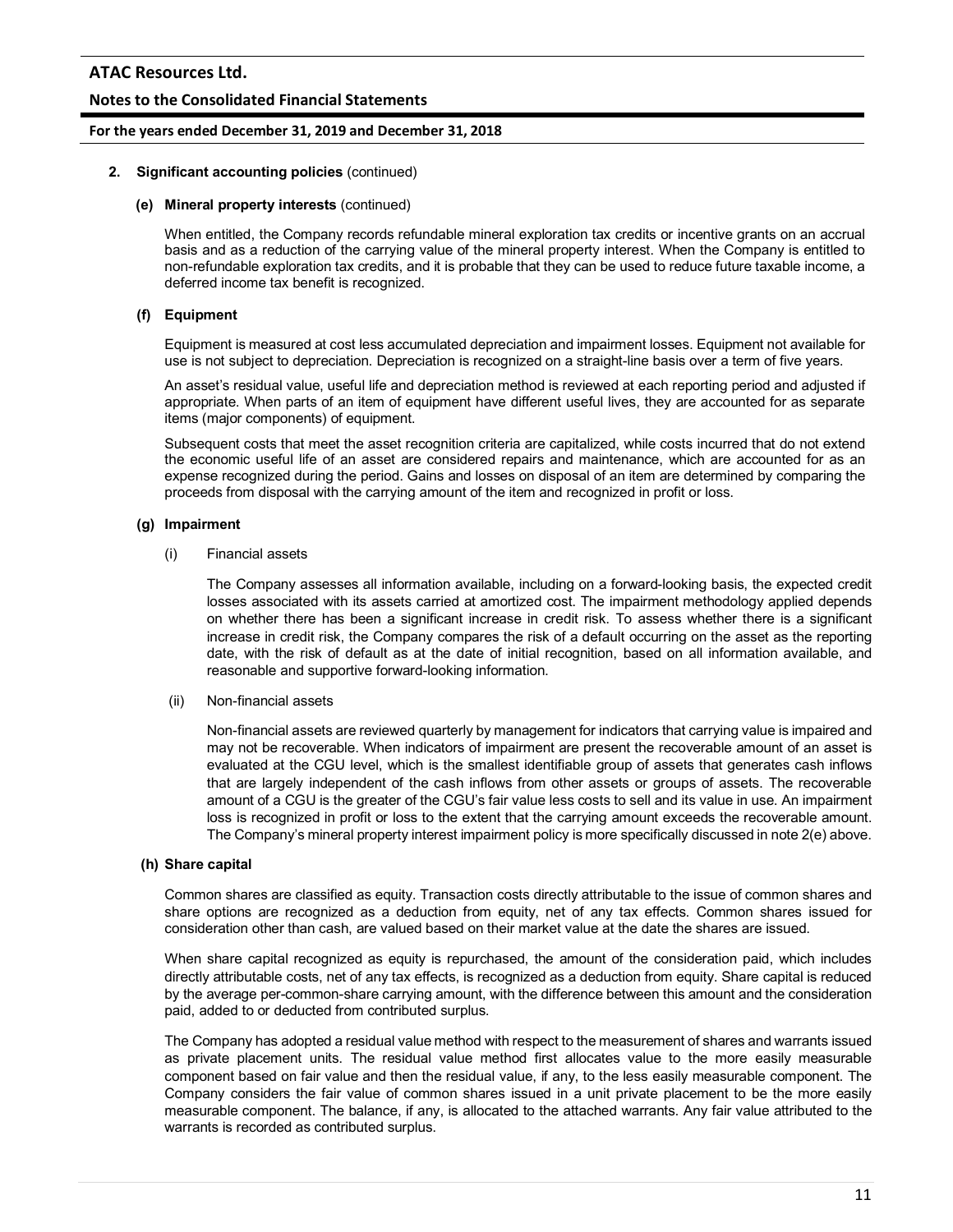## **Notes to the Consolidated Financial Statements**

## **For the years ended December 31, 2019 and December 31, 2018**

## **2. Significant accounting policies** (continued)

## **(i) Flow-through share private placements**

As an incentive to complete private placements the Company may issue common shares, which by agreement are designated as flow-through shares. Such agreements require the Company to spend the funds from these placements on qualified exploration expenditures and renounce the expenditures and income tax benefits to the flow-through shareholders, resulting in no exploration deductions for tax purposes to the Company.

The shares are usually issued at a premium to the trading value of the Company's common shares. The premium is a reflection of the value of the income tax benefits that the Company must pass on to the flow-through shareholders. On issue, share capital is increased only by the non-flow-through share equivalent value. Any premium is recorded as a flow-through share premium liability. The deferred income tax liability and reversal of the flow-through share premium liability are recorded on a pro-rata basis as the required exploration expenditures are completed.

## **(j) Share-based payment transactions**

The Company has a stock option plan that provides for the granting of options to Officers, Directors, related company employees and consultants to acquire shares of the Company. The fair value of the options is measured on grant date and is recognized as an expense with a corresponding increase in contributed surplus as the options vest.

Options granted to employees and others providing similar services are measured at grant date at the fair value of the instruments issued. Fair value is determined using the Black-Scholes option pricing model taking into account the terms and conditions upon which the options were granted. The amount recognized as an expense is adjusted to reflect the actual number of share options that are expected to vest. Each tranche in an award with graded vesting is considered a separate grant with a different vesting date and fair value. Each grant is accounted for on that basis.

Options granted to non-employees are measured at the fair value of the goods or services received, unless that fair value cannot be estimated reliably, in which case the fair value of the equity instruments issued is used. The value of the goods or services is recorded at the earlier of the vesting date, or the date the goods or services are received.

Over the vesting period, share-based payments are recorded as an operating expense and as contributed surplus. When options are exercised the consideration received is recorded as share capital and the related share-based payments originally recorded as contributed surplus are transferred to share capital. When an option is cancelled or expires, the initial recorded value is reversed from contributed surplus and credited to deficit.

## **(k) Environmental rehabilitation**

An obligation to incur restoration, rehabilitation and environmental costs arises when environmental disturbance is caused by the exploration, development or ongoing production of a mineral property interest. The estimated costs arising from the decommissioning of plant and other site preparation work, discounted to their net present value, are determined, and capitalized at the start of each project to the carrying amount of the asset, as soon as the obligation to incur such costs arises. Discount rates, using a pre-tax rate that reflects the time value of money, are used to calculate the net present value. These costs are charged against profit or loss over the economic life of the related asset, through amortization using either the unit-of-production or the straight-line method. The related liability is adjusted at each reporting date for the unwinding of the discount rate, for changes to the current market-based discount rate, and for changes to the amount or timing of the underlying cash flows needed to settle the obligation. Costs for restoration of subsequent site damage which is created on an ongoing basis during production are provided for at their net present values and charged to profit or loss as extraction progresses.

The Company has no known restoration, rehabilitation or environmental costs, of any significance, related to its mineral property interests.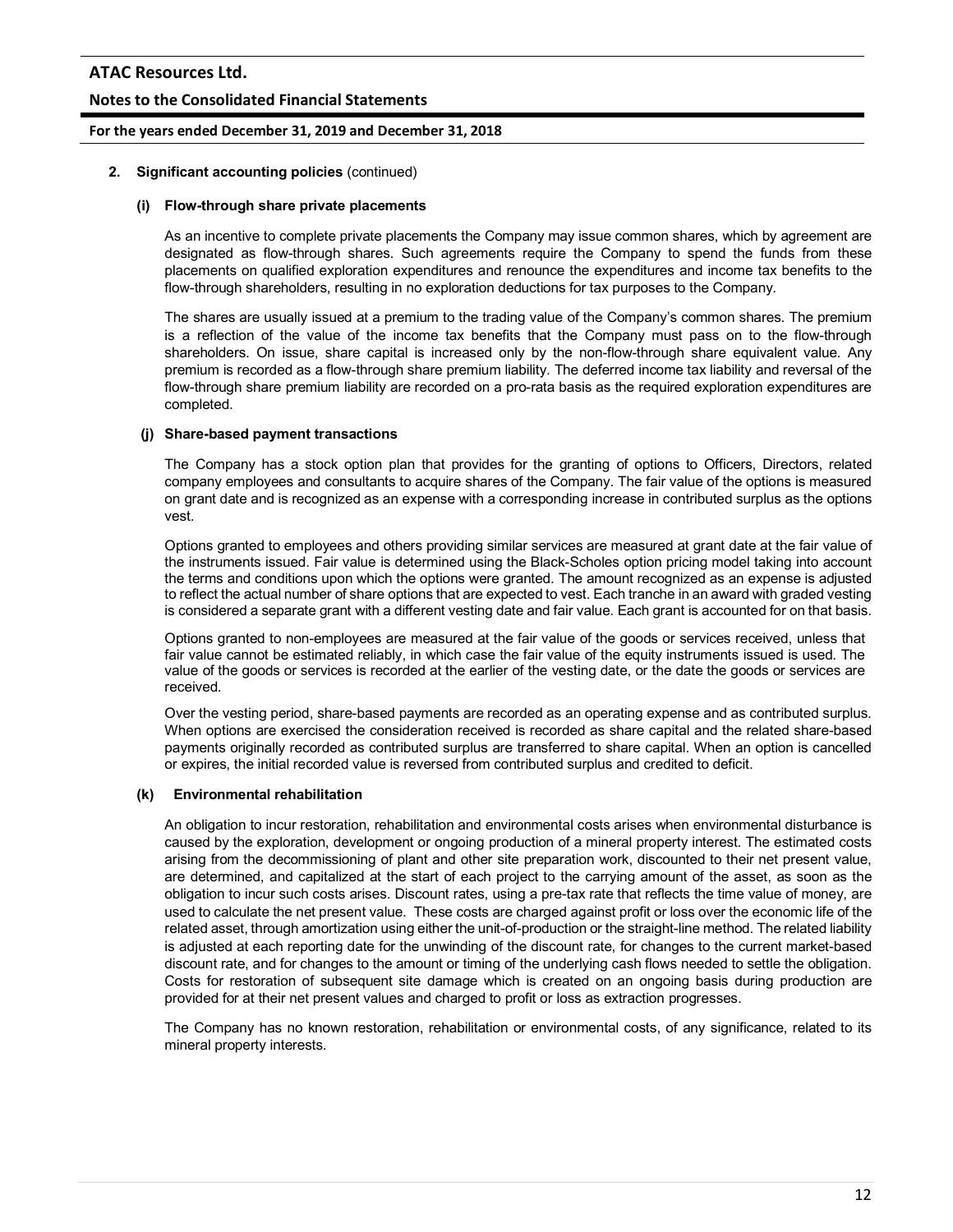## **Notes to the Consolidated Financial Statements**

## **For the years ended December 31, 2019 and December 31, 2018**

## **2. Significant accounting policies** (continued)

## **(l) Income taxes**

Income tax expense is comprised of current and deferred income taxes. Current income tax and deferred income tax are recognized in profit or loss, except to the extent that they relate to items recognized directly in equity or equity investments.

Current income tax is the expected tax payable or receivable on the taxable income or loss for the year, using tax rates enacted or substantively enacted at the reporting date, and any adjustment to tax payable in respect of previous years.

Deferred income tax is recognized in respect of temporary differences between the carrying amounts of assets and liabilities for financial reporting purposes and the amounts used for taxation purposes. Deferred income tax is measured at the tax rates that are expected to be applied to temporary differences when they reverse, based on the laws that have been enacted or substantively enacted by the reporting date. Deferred income tax assets and liabilities are offset if there is a legally enforceable right to offset current income tax liabilities and assets, and they relate to income taxes levied by the same tax authority for the same taxable entity. A deferred income tax asset is recognized for unused tax losses, tax credits and deductible temporary differences, to the extent that it is probable that future taxable income will be available against which they can be utilized. Deferred income tax assets are reviewed at each reporting date and are reduced to the extent that it is no longer probable that the related income tax benefit will be realized.

## **(m) Earnings (loss) per share**

The Company presents basic and diluted earnings (loss) per share ("EPS") data for its common shares. Basic EPS is calculated by dividing the profit or loss attributable to common shareholders of the Company by the weighted average number of common shares outstanding during the year, adjusted for own shares held. Diluted EPS is determined by dividing the profit or loss attributable to common shareholders by the weighted average number of common shares outstanding, adjusted for own shares held and for the effects of all potential dilutive common shares related to outstanding stock options and warrants issued by the Company for the years presented, except if their inclusion proves to be anti-dilutive.

## **(n) Use of estimates and critical judgments**

The preparation of financial statements requires management to make estimates and judgments that affect the reported amounts of assets and liabilities and disclosure of contingent assets and liabilities at the date of the financial statements, and the reported amounts of revenues and expenses during the year. Actual results could differ from those estimates and judgments. Those areas requiring the use of management estimates and judgments include:

## **Estimates**

- (i) Option or sale agreements, under which the Company may receive shares as payment, require the Company to determine the fair value of the shares and/or warrants received. Many factors can enter into this determination, including, if public shares, the number of shares received, the trading value of the shares, and volume of shares, and if non-public shares, the underlying asset value of the shares, or value of the claims under option or sale. This determination is subjective and does not necessarily provide a reliable single measure of the fair value of the shares received.
- (ii) Recorded costs of flow-through share premium liabilities reflect the premium received by the Company on the issue of flow-through shares. The premium is subject to measurement uncertainly and requires the Company to assess the value of non-flow through shares. This determination is subjective and does not necessarily provide a reliable single measure of the fair value of the premium liability.
- (iii) The determination of the fair value of stock options or warrants using stock pricing models requires the input of highly subjective variables, including expected price volatility. Wide fluctuations in the variables could materially affect the fair value estimate; therefore, the existing models do not necessarily provide a reliable single measure of the fair value of the Company's stock options and warrants.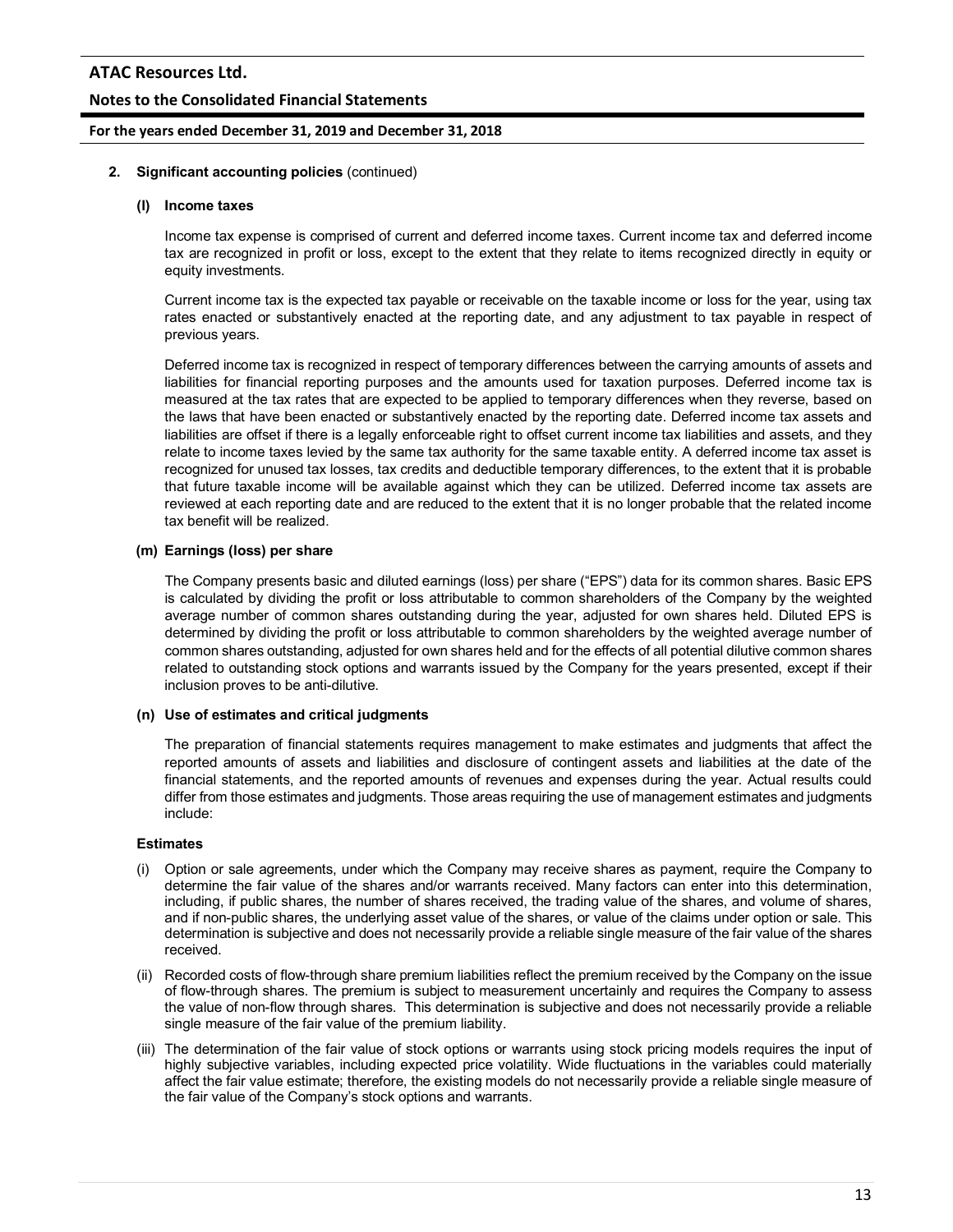## **Notes to the Consolidated Financial Statements**

## **For the years ended December 31, 2019 and December 31, 2018**

- **2. Significant accounting policies** (continued)
	- **(n) Use of estimates and critical judgments** (continued)

## **Judgments**

- (i) Recorded costs of mineral property interests and deferred exploration and evaluation costs are not intended to reflect present or future values of these properties. The recorded costs are subject to measurement uncertainty and it is reasonably possible, based on existing knowledge, that change in future conditions could require a material change in the recognized amount. Management is required, at each reporting date, to review its mineral property interests for signs of impairment. This is a highly subjective process taking into consideration exploration results, metal prices, economics, financing prospects and sale or option prospects. Management makes these judgments based on information available, but there is no certainty that a property is or is not impaired. Although the Company has taken steps to verify title to mineral properties in which it has an interest, these procedures do not guarantee the Company's title. Such properties may be subject to prior agreements or transfers and title may be affected by undetected defects.
- (ii) Expenditures on properties made on behalf of a farmee subject to a farm-in agreement are not considered to be those of the Company. Funding advanced to the Company by the farmee and payments made by the Company on its behalf are considered cash flows by the Company.
- (iii) The determination of deferred income tax assets or liabilities requires subjective assumptions regarding future income tax rates and the likelihood of utilizing tax carry-forwards. Changes in these assumptions could materially affect the recorded amounts, and therefore do not necessarily provide certainty as to their recorded values.

# **3. Cash and cash equivalents**

Cash and cash equivalents consist of the following:

|                                  | December 31, | December 31, |
|----------------------------------|--------------|--------------|
|                                  | 2019         | 2018         |
|                                  |              |              |
| Bank and broker balances         | 466.452      | 296.928      |
| Cashable investment certificates | 9.203.182    | 10,394,123   |
|                                  | 9,669,634    | 10,691,051   |

# **4. Receivables and prepayments**

Receivables and prepayments consist of the following:

|                                                      | December 31,<br>2019 | December 31.<br>2018 |
|------------------------------------------------------|----------------------|----------------------|
|                                                      | S                    |                      |
| Sales tax recoverable                                | 21.359               | 218.327              |
| Exploration incentives receivable (note $8(a)(ii)$ ) | 37,242               |                      |
| Prepaid expenses                                     | 86,315               | 75.761               |
| JVEI property receivables (note 5)                   |                      | 144.313              |
|                                                      | 144.916              | 438,401              |

# **5. JVEI property receivables and restricted cash**

On April 7, 2017 (and as amended on October 3, 2018), the Company executed a joint venture earn-in agreement ("JVEI") with Barrick Gold Corporation ("Barrick") (see note 8(a)(i)). The JVEI was terminated on December 10, 2018. Under the JVEI, the Company was appointed project operator and received a management fee equal to 5% of exploration expenditures, not to exceed \$100,000 in any given year. For 2018, the maximum \$100,000 management fee had been earned by December 31, 2018 and is reflected on the consolidated statement of loss and comprehensive loss.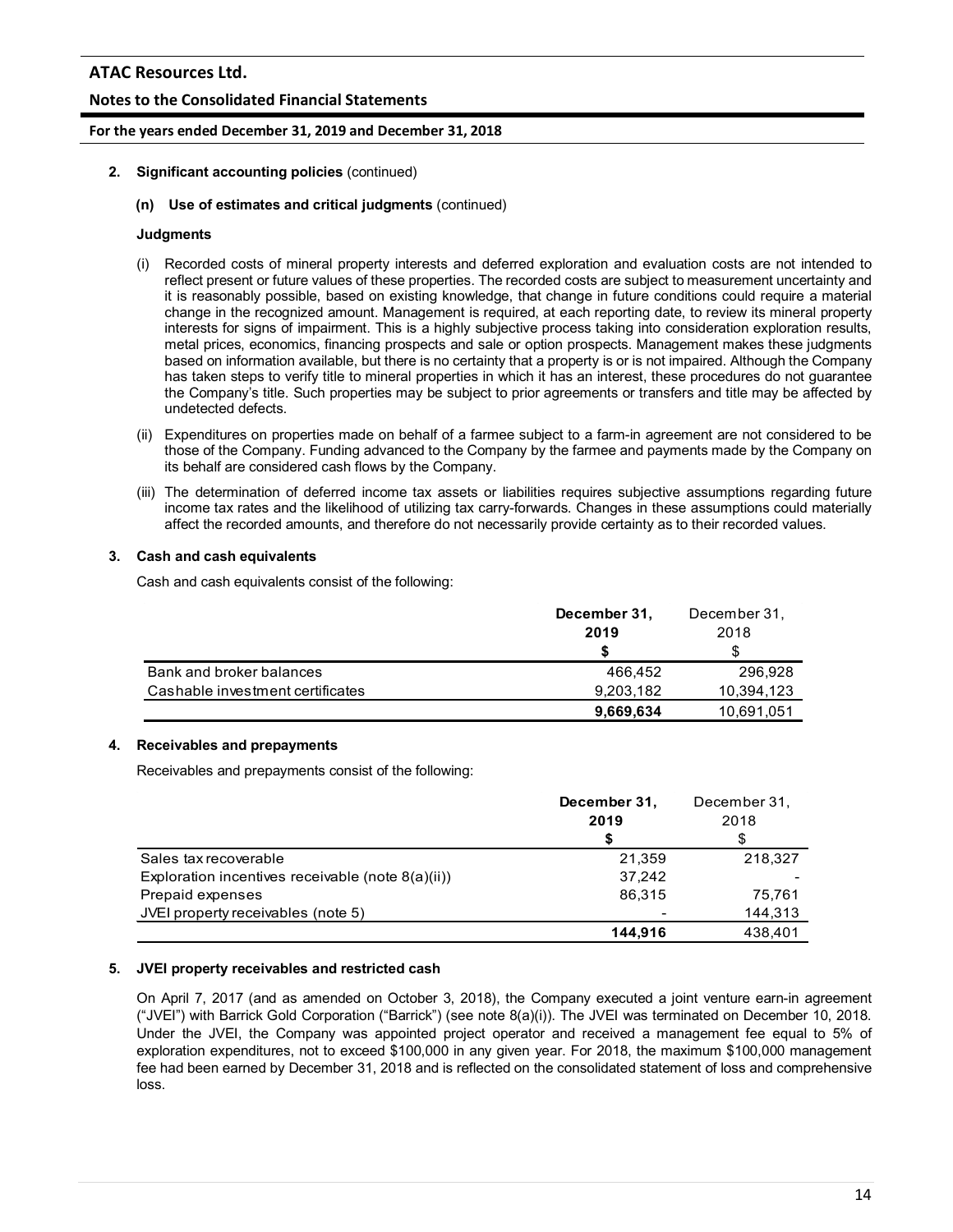## **Notes to the Consolidated Financial Statements**

## **For the years ended December 31, 2019 and December 31, 2018**

## **5. JVEI property receivables and restricted cash** (continued)

The Company had previously maintained a JVEI bank account to receive cash advances from Barrick to pay for the exploration amounts as incurred. Barrick was considered to be a farmee with expenditures ultimately directed by Barrick. During the year ended December 31, 2017, the Company received advance exploration funds of \$4,955,552 and during the year ended December 31, 2018, an additional \$5,626,641 was received from Barrick towards the 2018 exploration program.

All funds received from Barrick, net of recoverable GST, were spent towards the \$10,000,000 guaranteed property expenditures required under the JVEI (note 8(a)(i)). As at December 31, 2018, the Company was owed \$144,313 from Barrick, which was subsequently received from the Barrick restricted cash on hand of \$144,339. The JVEI bank account was closed in February 2019, and there are no further amounts owing to/from Barrick in respect of the terminated JVEI.

The Barrick funds were previously recorded as restricted cash with an off-setting restricted cash payable for the same amount.

## **6. Marketable securities**

Marketable securities consist of various common shares received on the option of mineral property interests as follows:

|                   | <b>Shares with</b> |                 |           |            |
|-------------------|--------------------|-----------------|-----------|------------|
|                   | an active          |                 |           | Total      |
|                   | market             | <b>Warrants</b> | Total     | loss       |
|                   | \$                 | \$              | \$        | \$         |
| <u>Cost</u>       |                    |                 |           |            |
| January 1, 2018   | 1,691,834          | 475,000         | 2,166,834 |            |
| December 31, 2018 | 1,691,834          | 475,000         | 2,166,834 |            |
| Fair value        |                    |                 |           |            |
| January 1, 2018   | 788,002            | 234,816         | 1,022,818 |            |
| Unrealized loss   | (401, 821)         | (156,091)       | (557,912) | (557, 912) |
| December 31, 2018 | 386,181            | 78,725          | 464,906   | (557,912)  |
| Cost              |                    |                 |           |            |
| January 1, 2019   | 1,691,834          | 475,000         | 2,166,834 |            |
| December 31, 2019 | 1,691,834          | 475,000         | 2,166,834 |            |
| Fair value        |                    |                 |           |            |
| January 1, 2019   | 386,181            | 78,725          | 464,906   |            |
| Unrealized loss   | (172,588)          | (62,744)        | (235,332) | (235,332)  |
| December 31, 2019 | 213,593            | 15,981          | 229,574   | (235, 332) |

The valuation of the shares with an active market has been determined in whole by reference to the bid price of the shares on the TSX-V or Toronto Stock Exchange ("TSX") at each period end date.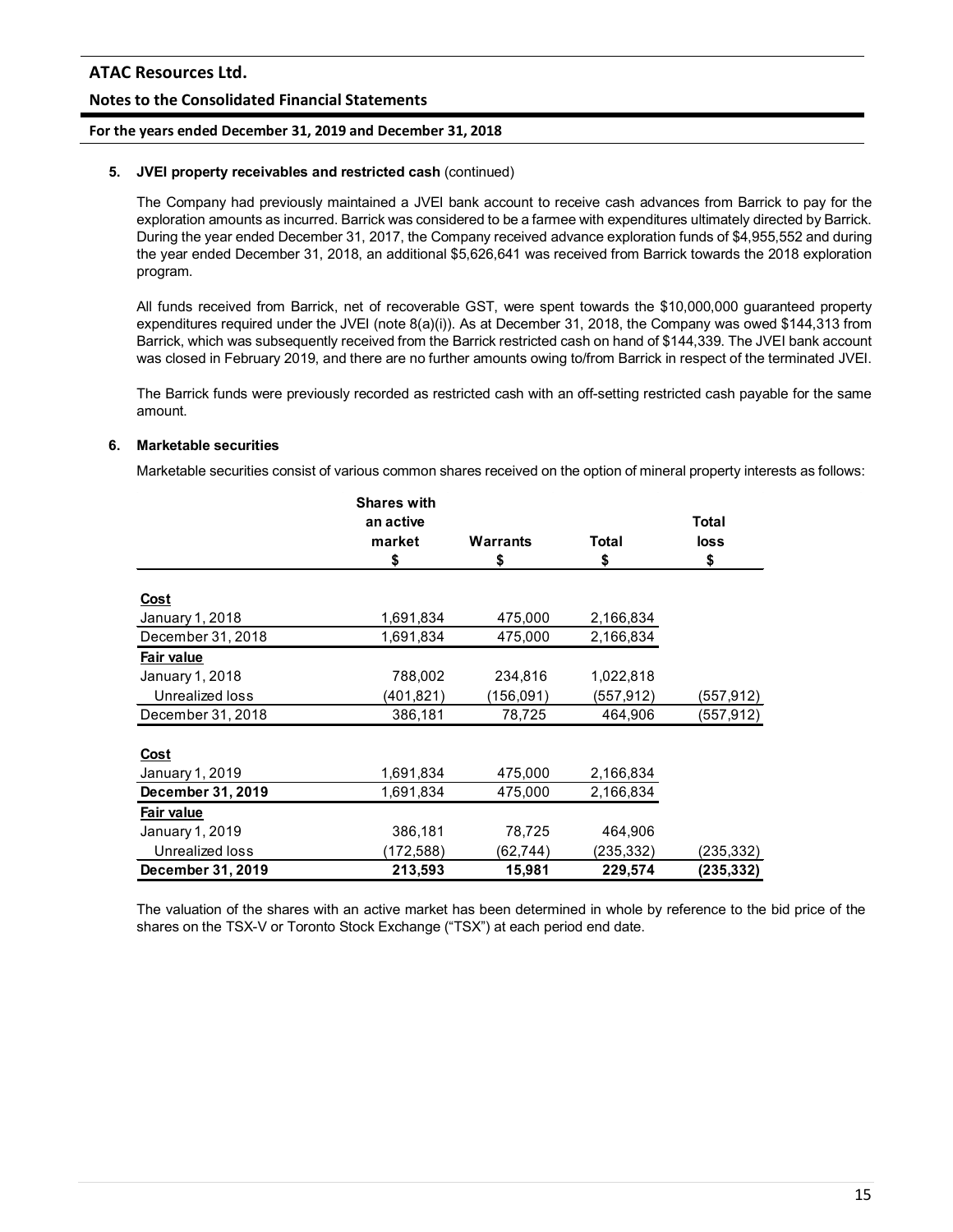## **Notes to the Consolidated Financial Statements**

## **For the years ended December 31, 2019 and December 31, 2018**

## **7. Subsidiary information**

On July 14, 2010, two wholly-owned subsidiary companies, 0885802 B.C. Ltd. and 0885794 B.C. Ltd. were incorporated under the laws of the Province of British Columbia, Canada to facilitate the possible transfer to them of certain of the Company's mineral property interests. From incorporation to December 31, 2019, neither of the subsidiaries have had any transactions other than to issue nominal \$1 share capital to the Company. The head offices and records offices of the subsidiaries are the same as the Company, as detailed in note 1.

## **8. Mineral property interests**

The Company's mineral property interests consist of various exploration stage properties located in the Yukon Territory, Canada. The properties have been grouped into those which are wholly-owned and those which are royalty or other interests. Properties which are in close proximity and could be developed as a single economic unit are grouped into projects.

|                                  | Wholly-     |             |
|----------------------------------|-------------|-------------|
|                                  | owned       | Total       |
|                                  | S           | \$          |
| January 1, 2018                  | 104,851,142 | 104.851.142 |
| Acquisitions/staking/assessments | 81.686      | 81,686      |
| Exploration and evaluation       | 6,974,256   | 6,974,256   |
| December 31, 2018                | 111,907,084 | 111,907,084 |
|                                  |             |             |
| January 1, 2019                  | 111,907,084 | 111,907,084 |
| Acquisitions/staking/assessments | 60.753      | 60.753      |
| Exploration and evaluation       | 3,504,056   | 3,504,056   |
| Impairments                      | (20,272)    | (20, 272)   |
| December 31, 2019                | 115,451,621 | 115,451,621 |

Changes in the project carrying amounts for the years ended December 31, 2018 and December 31, 2019 are summarized as follows:

|     | Year ended December 31, 2018    |                    |                                                 |                                         |                      |  |  |
|-----|---------------------------------|--------------------|-------------------------------------------------|-----------------------------------------|----------------------|--|--|
|     |                                 | January 1,<br>2018 | <b>Acquisitions</b><br>/staking/<br>assessments | <b>Exploration</b><br>and<br>evaluation | December 31,<br>2018 |  |  |
|     |                                 | \$                 | S                                               | \$                                      | \$                   |  |  |
|     | <b>Wholly-owned</b><br>projects |                    |                                                 |                                         |                      |  |  |
| (1) | Rackla Gold Property            |                    |                                                 |                                         |                      |  |  |
|     | - Osiris and Orion              | 68,420,525         | 32,701                                          | 6,506,895                               | 74,960,121           |  |  |
|     | - Rau                           | 36.048.583         | 17,629                                          | 445.998                                 | 36,512,210           |  |  |
|     |                                 | 104,469,108        | 50,330                                          | 6,952,893                               | 111,472,331          |  |  |
|     | Connaught                       | 148.300            | 31,356                                          | 10,474                                  | 190,130              |  |  |
|     | Idaho Creek                     | 19,490             |                                                 | 58                                      | 19,548               |  |  |
|     | Panorama                        | 16,110             |                                                 |                                         | 16.110               |  |  |
|     | Rosy                            | 198.134            |                                                 | 10,831                                  | 208,965              |  |  |
|     | <b>Total</b>                    | 104,851,142        | 81,686                                          | 6.974.256                               | 111,907,084          |  |  |

(1) Excludes any expenditures on the Orion project incurred by Barrick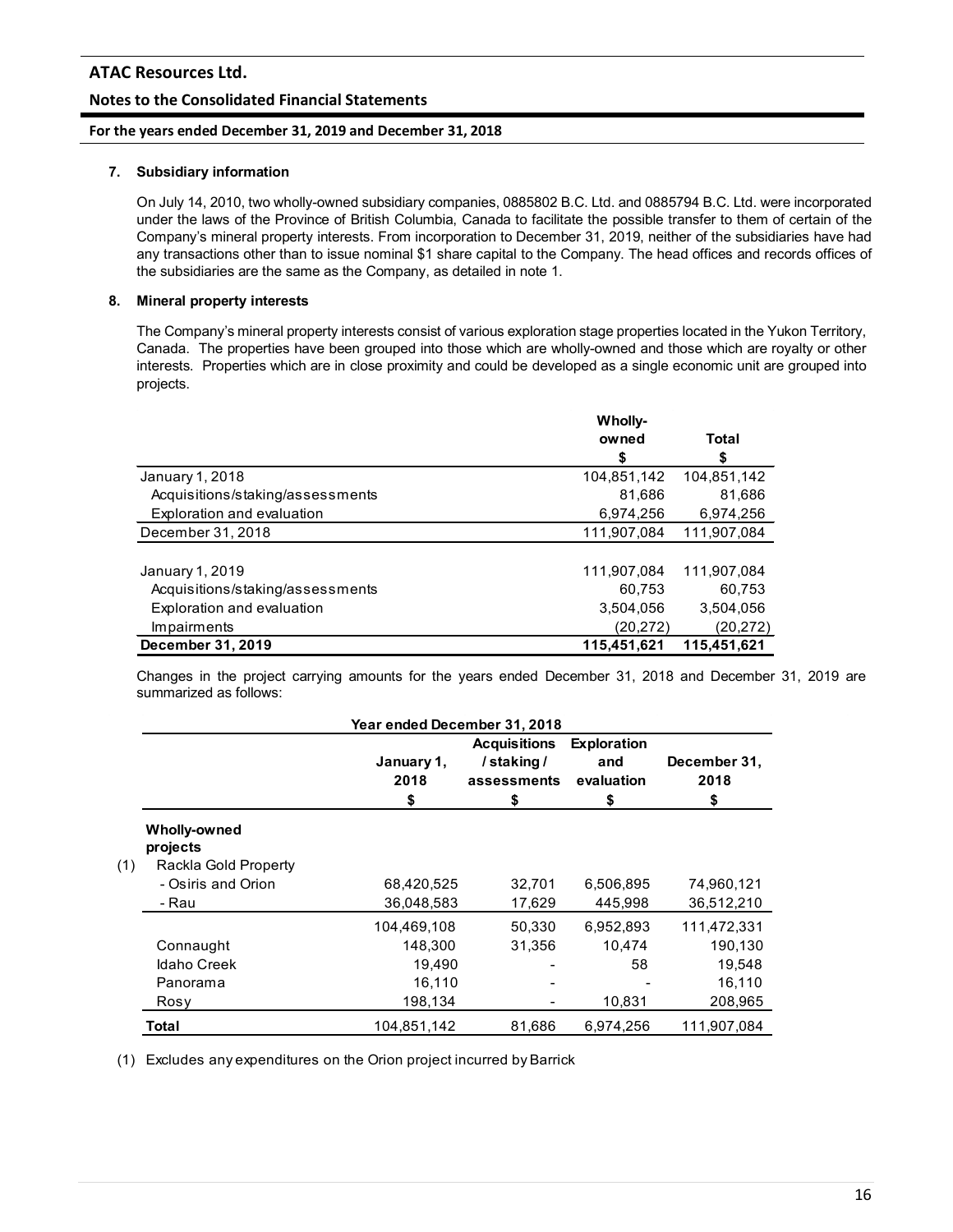# **Notes to the Consolidated Financial Statements**

# **For the years ended December 31, 2019 and December 31, 2018**

# **8. Mineral property interests** (continued)

Exploration and evaluation expenditures on the projects consisted of the following:

|                                                 | Osiris and<br>Orion | Rau     | <b>Others</b>            | Total     |
|-------------------------------------------------|---------------------|---------|--------------------------|-----------|
| Year ended December 31, 2018                    | \$                  | \$      | \$                       | \$        |
| Assays                                          | 193.906             | 46.584  | 403                      | 240,893   |
| Drilling                                        | 1,402,553           |         |                          | 1,402,553 |
| Field                                           | 757.128             | 39,069  | 338                      | 796.535   |
| Helicopter and fixed wing                       | 1.757.800           | 85.717  |                          | 1.843.517 |
| Labour                                          | 1,468,785           | 172,338 | 20.386                   | 1,661,509 |
| Resource, engineering and environmental studies | 174.267             | 70.999  | $\overline{\phantom{0}}$ | 245.266   |
| Surveys and consulting                          | 324.919             | 16.127  |                          | 341.046   |
| Travel and accommodation                        | 427,537             | 15,164  | 236                      | 442,937   |
| Total                                           | 6.506.895           | 445.998 | 21.363                   | 6,974,256 |

|                          |                          | Year ended December 31, 2019                         |                                       |                         |                            |
|--------------------------|--------------------------|------------------------------------------------------|---------------------------------------|-------------------------|----------------------------|
|                          | January 1,<br>2019<br>\$ | <b>Acquisitions</b><br>/staking/<br>assessments<br>S | Exploration<br>and<br>evaluation<br>5 | <b>Impairments</b><br>5 | December 31.<br>2019<br>\$ |
| Wholly-owned<br>projects |                          |                                                      |                                       |                         |                            |
| Rackla Gold Property     |                          |                                                      |                                       |                         |                            |
| - Osiris and Orion       | 74,960,121               | 39,942                                               | 293,377                               | ٠                       | 75,293,440                 |
| - Rau                    | 36,512,210               | 16,730                                               | 3,137,390                             |                         | 39,666,330                 |
|                          | 111,472,331              | 56,672                                               | 3,430,767                             | $\blacksquare$          | 114,959,770                |
| Connaught                | 190,130                  |                                                      | 67,921                                |                         | 258,051                    |
| Idaho Creek              | 19.548                   |                                                      | 4,633                                 |                         | 24,181                     |
| Panorama                 | 16,110                   | 4,081                                                | 81                                    | (20, 272)               |                            |
| Rosy                     | 208,965                  |                                                      | 654                                   |                         | 209,619                    |
| Total                    | 111,907,084              | 60,753                                               | 3,504,056                             | (20, 272)               | 115,451,621                |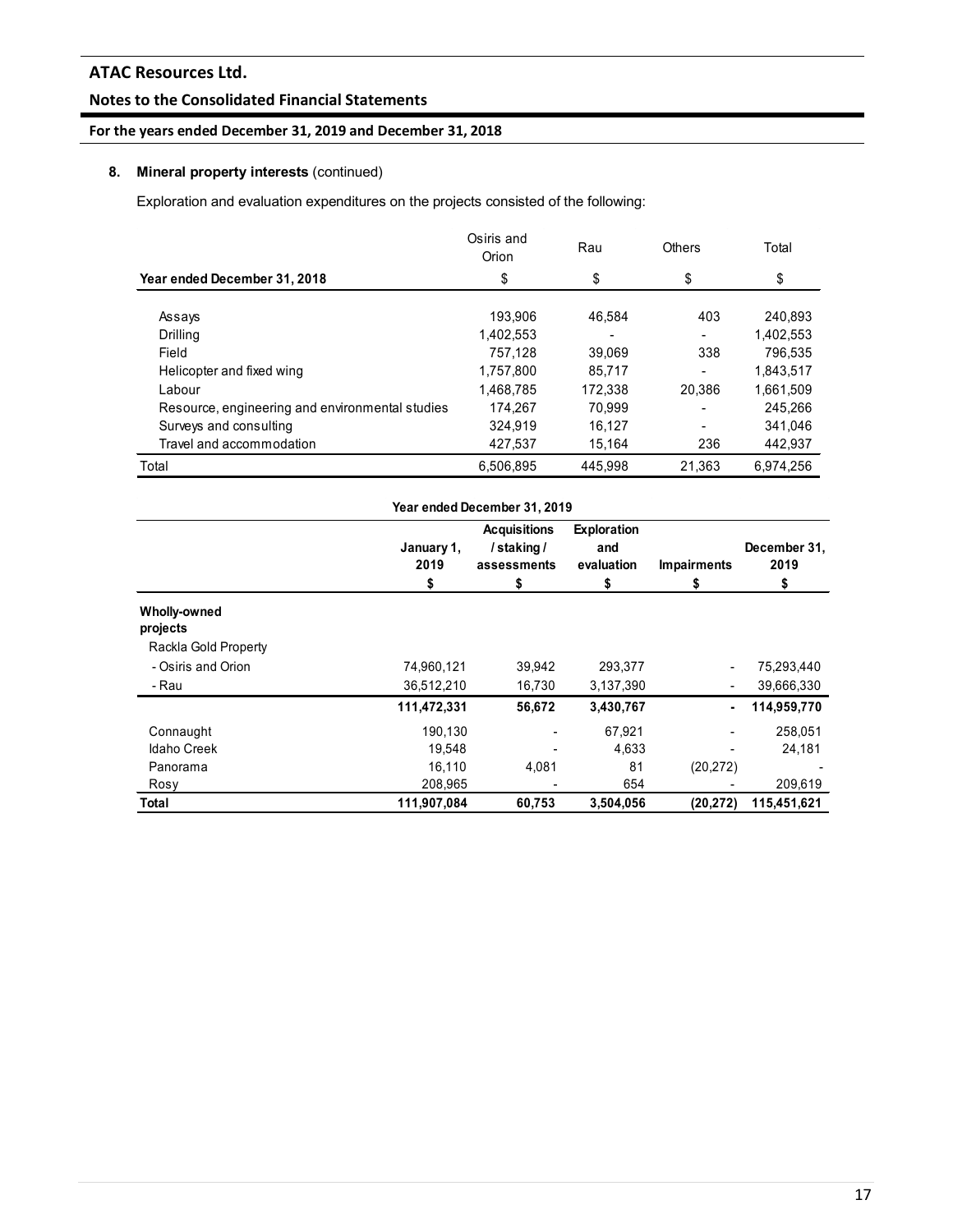# **Notes to the Consolidated Financial Statements**

## **For the years ended December 31, 2019 and December 31, 2018**

## **8. Mineral property interests** (continued)

Exploration and evaluation expenditures on the projects consisted of the following:

|                                                       | Osiris and<br>Orion | Rau       | <b>Others</b> | <b>Total</b> |
|-------------------------------------------------------|---------------------|-----------|---------------|--------------|
| Year ended December 31, 2019                          | \$                  | \$        | \$            | \$           |
|                                                       |                     |           |               |              |
| Assays                                                | 83,500              | 126,549   | 35,147        | 245,196      |
| Depreciation (note 10)                                | 8.000               | 8,000     |               | 16,000       |
| Drilling                                              |                     | 613,275   |               | 613.275      |
| Field                                                 | 32,951              | 411,540   | 16,473        | 460,964      |
| Helicopter and fixed wing                             | 41.309              | 686.958   |               | 728.267      |
| Labour                                                | 67,461              | 856.969   | 56,915        | 981.345      |
| Resource, engineering and enviromental studies        |                     | 129,283   |               | 129,283      |
| Surveys and consulting                                | 56,956              | 161.282   |               | 218.238      |
| Travel and accommodation                              | 3,200               | 143.534   | 1,996         | 148,730      |
|                                                       | 293,377             | 3,137,390 | 110,531       | 3,541,298    |
| Less: Yukon mineral exploration grant (note 8(a)(ii)) |                     |           | (37,242)      | (37,242)     |
| <b>Total</b>                                          | 293,377             | 3,137,390 | 73,289        | 3,504,056    |

## **(a) Wholly-owned projects**

The Company's wholly-owned projects are comprised of the rights to explore various mineral claims located in the Yukon Territory, which are at various stages of exploration. They are not subject to any option or sale agreements, except as noted below.

# **(i) Rackla Gold property**

The Rackla Gold property consists of a 100% interest in the various mineral properties located in the Mayo Mining District, Yukon Territory. Cash and common shares totaling \$165,600 have been received under previous Rackla Gold property option agreements.

The Rackla Gold property has been divided into three separate projects, being the Rau, Osiris and Orion projects. The Osiris and Orion projects were previously described as the Nadaleen property.

The Rau project is located at the western end of the Rackla Gold property and hosts the Tiger Gold deposit.

The Osiris project is located at the eastern end of the Rackla Gold property and hosts Carlin-type gold mineralization.

The Orion project is located in the central one-third of the Rackla Gold property and was previously subject to a JVEI with Barrick (note 5). Under the JVEI, Barrick had the right to acquire a 70% interest in the Orion project by incurring an aggregate of \$55,000,000 in exploration expenditures.

For a 60% interest, the following exploration expenditures were required:

- \$10,000,000 on or before December 31, 2019 (guaranteed amount);
- \$10,000,000 on or before December 31, 2020; and
- \$15,000,000 on or before December 31, 2021

As at December 31, 2018, Barrick had incurred the full \$10,000,000 guaranteed amount, exclusive of recoverable GST. On December 10, 2018, Barrick opted to terminate the JVEI and does not retain any interest in the project.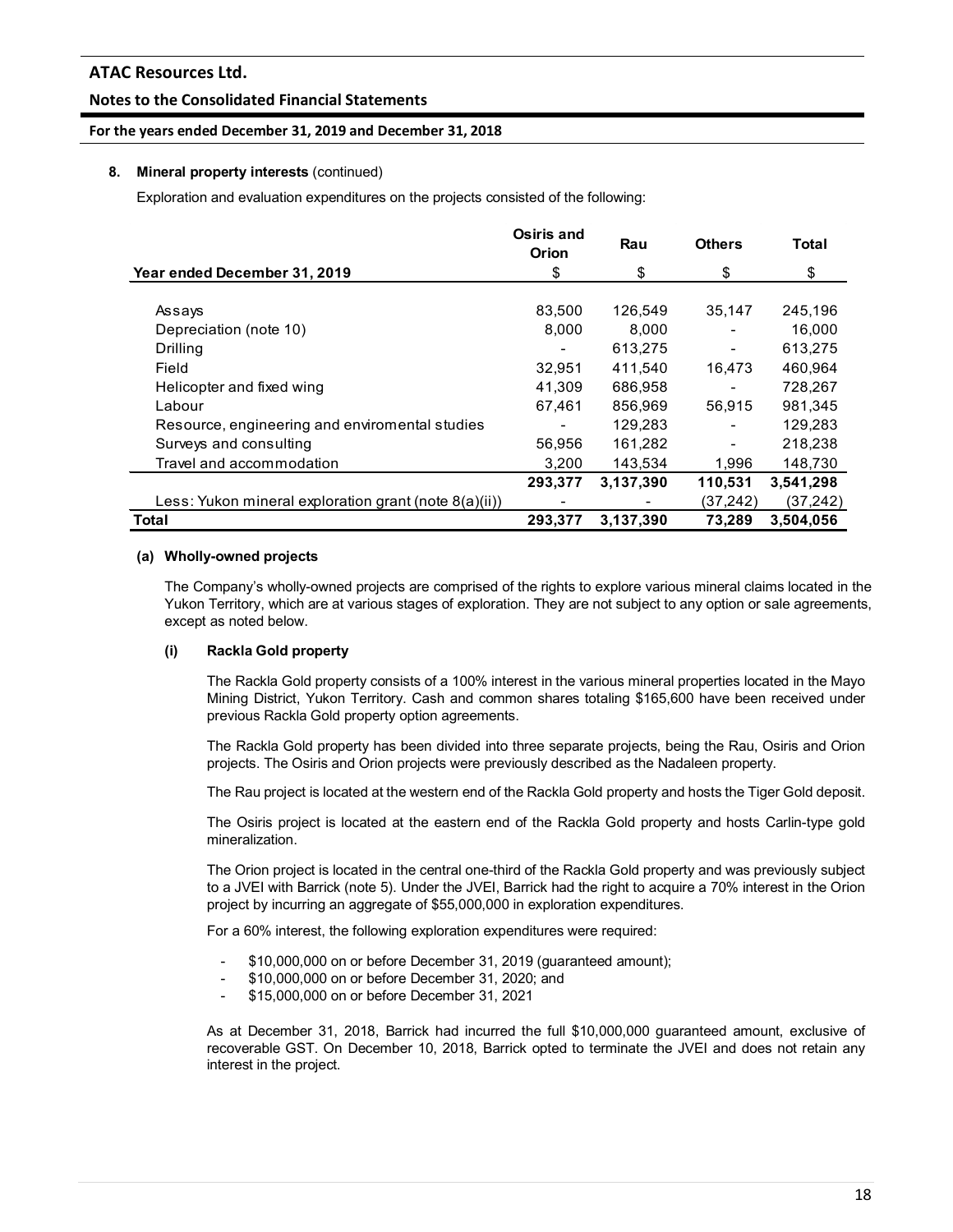## **Notes to the Consolidated Financial Statements**

## **For the years ended December 31, 2019 and December 31, 2018**

#### **8. Mineral property interests** (continued)

#### **(a) Wholly-owned projects** (continued)

#### **(ii) Connaught project**

The Connaught project consists of a 100% interest in the CN, NC, OM and TN mineral claims located in the Dawson Mining District, Yukon Territory.

Cash and common shares totaling \$252,500 were received in 2009 for a 50% sale of the project, which was repurchased in 2012 by issuing common shares having a value of \$182,250.

The TN claims were acquired in August 2018 through the issuance of 60,000 common shares with a fair value of \$30,000. The vendor retains a 1% NSR on the claims.

The Company has been approved to receive financial assistance from the Yukon Government on its CN claims, which will reimburse the Company for one-half of its 2019 qualified exploration expenditures on the claims, to a maximum of \$37,242. The Company has accrued the full \$37,242 of the expected assistance, which has been recorded as a reduction of current year exploration expenditures (Note 4).

#### **(iii) Idaho Creek project**

The Idaho Creek project consists of a 100% interest in the Idaho mineral claims located in the Whitehorse Mining District, Yukon Territory.

Cash and common shares totaling \$269,413 have been received under previous option agreements.

#### **(iv) Panorama project**

The Panorama project consisted of a 100% interest in the Aussie mineral claims located in the Dawson Mining District, Yukon Territory. Cash and common shares totaling \$328,400 have been received under previous option agreements.

During the year ended December 31, 2019, the claims were returned to the original owners and all accumulated costs written off.

## **(v) Rosy project**

The Rosy project consists of a 100% interest in the Rosy and Sam mineral claims located in the Whitehorse Mining District, Yukon Territory.

Cash and common shares totaling \$167,000 have been received under previous option agreements.

## **(b) Other interests**

#### **Royalty interests**

The Company has a 1% NSR on the Golden Revenue, Nitro, Seymour and Dawson Gold properties located in the Dawson and Whitehorse Mining Districts, Yukon Territory.

## **9. Reclamation deposit**

The reclamation deposit is comprised of a cashable guaranteed investment certificate with a one-year term. It is pledged to the Yukon Government to ensure specified properties are properly restored after exploration. Management has determined that the Company has no material reclamation work related to the properties requiring the deposit.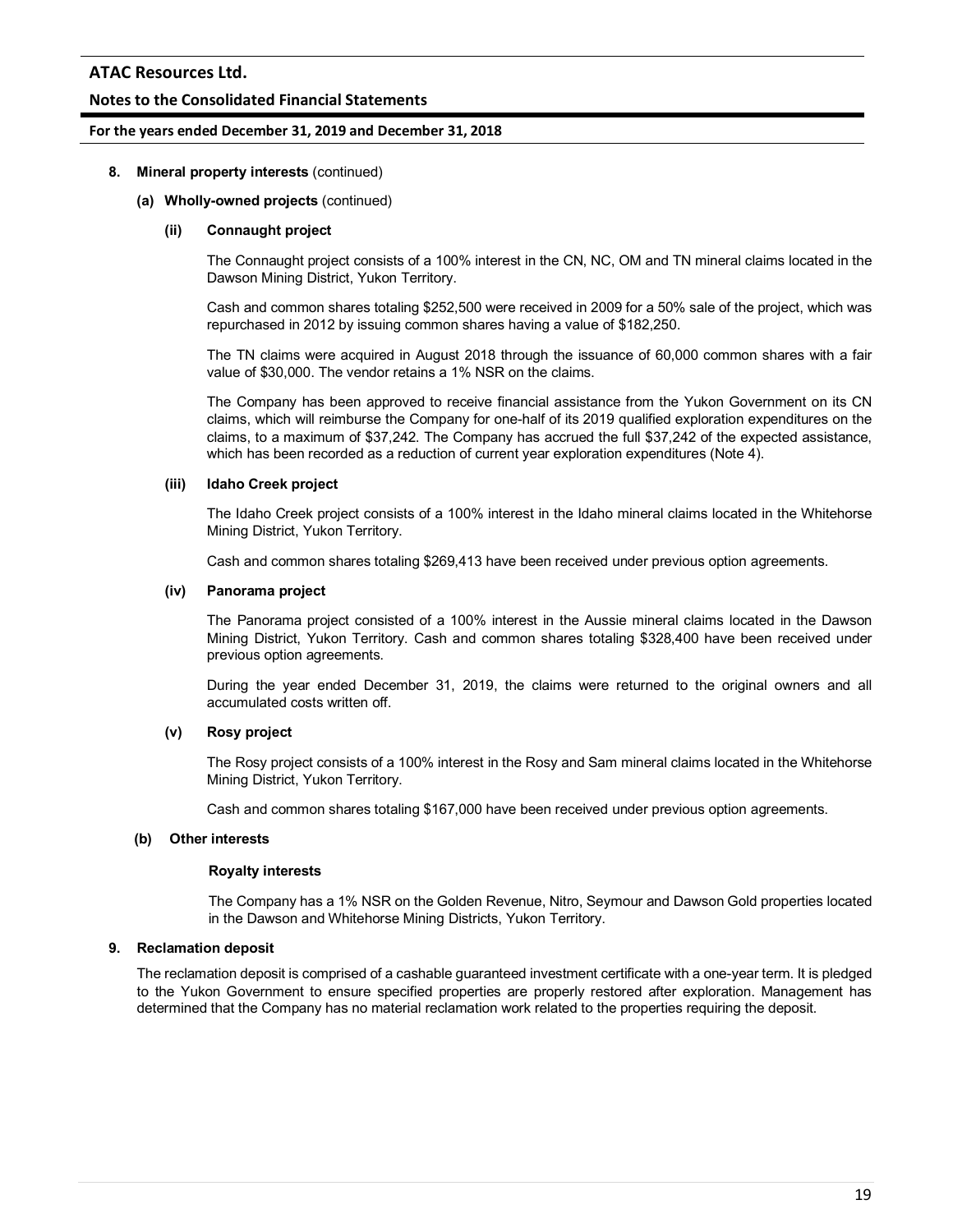## **Notes to the Consolidated Financial Statements**

## **For the years ended December 31, 2019 and December 31, 2018**

## **10. Equipment**

|                                       | <b>Exploration</b> |              |
|---------------------------------------|--------------------|--------------|
|                                       | equipment          | <b>Total</b> |
|                                       | \$                 | \$           |
|                                       |                    |              |
| Cost                                  |                    |              |
| January 1, 2018 and December 31, 2018 |                    |              |
| <b>Accumulated depreciation</b>       |                    |              |
| January 1, 2018 and December 31, 2018 |                    |              |
|                                       |                    |              |
| <b>Cost</b>                           |                    |              |
| January 1, 2019                       |                    |              |
| Additions                             | 160,000            | 160,000      |
| December 31, 2019                     | 160,000            | 160,000      |
| <b>Accumulated depreciation</b>       |                    |              |
| January 1, 2019                       |                    |              |
| Depreciation                          | 16,000             | 16,000       |
| December 31, 2019                     | 16,000             | 16,000       |
|                                       |                    |              |
| Net book value                        |                    |              |
| December 31, 2018                     |                    |              |
| December 31, 2019                     | 144,000            | 144,000      |

Depreciation is capitalized to the Company's exploration properties (note 8), as it is used exclusively for the Company's exploration efforts. During the year ended December 31, 2019, the Company capitalized \$16,000 in depreciation charges (2018 - \$nil) to mineral property interests.

## **11. Share capital**

The authorized share capital of the Company consists of unlimited common shares without par value, and unlimited Class "A" preferred shares with a par value of \$1.00 each. All issued shares are fully paid.

#### **Transactions for the issue of share capital during the year ended December 31, 2019:**

**(a)** On March 22, 2019, the Company completed a flow-through private placement consisting of the issue of 10,507,143 flow-through units at a price of \$0.35 each for gross proceeds of \$3,677,500. Each unit consists of one flow-through common share and one-half of a share purchase warrant, with each whole warrant being exercisable into a non-flow-through common share at an exercise price of \$0.425 until March 22, 2021.

The flow-through share units were issued at a premium to the trading value of the Company's common shares, which is a reflection of the value of the income tax write-offs that the Company will renounce to the flow-through shareholders. The premium was determined to be \$1,155,786 and has been recorded as a reduction of share capital. An equivalent flow-through share premium liability was recorded and is being reversed pro-rata as the required exploration expenditures are incurred (see note 17). No value was allocated to the warrant component of the unit.

Finders' fees totaling \$149,108 were incurred in respect of the placement, including the issue of 382,500 finders' warrants having a fair value of \$15,200. Legal and filing fees amounted to \$46,262 and have been recorded as a share issue cost and deducted from share capital net of deferred income tax benefits of \$48,646.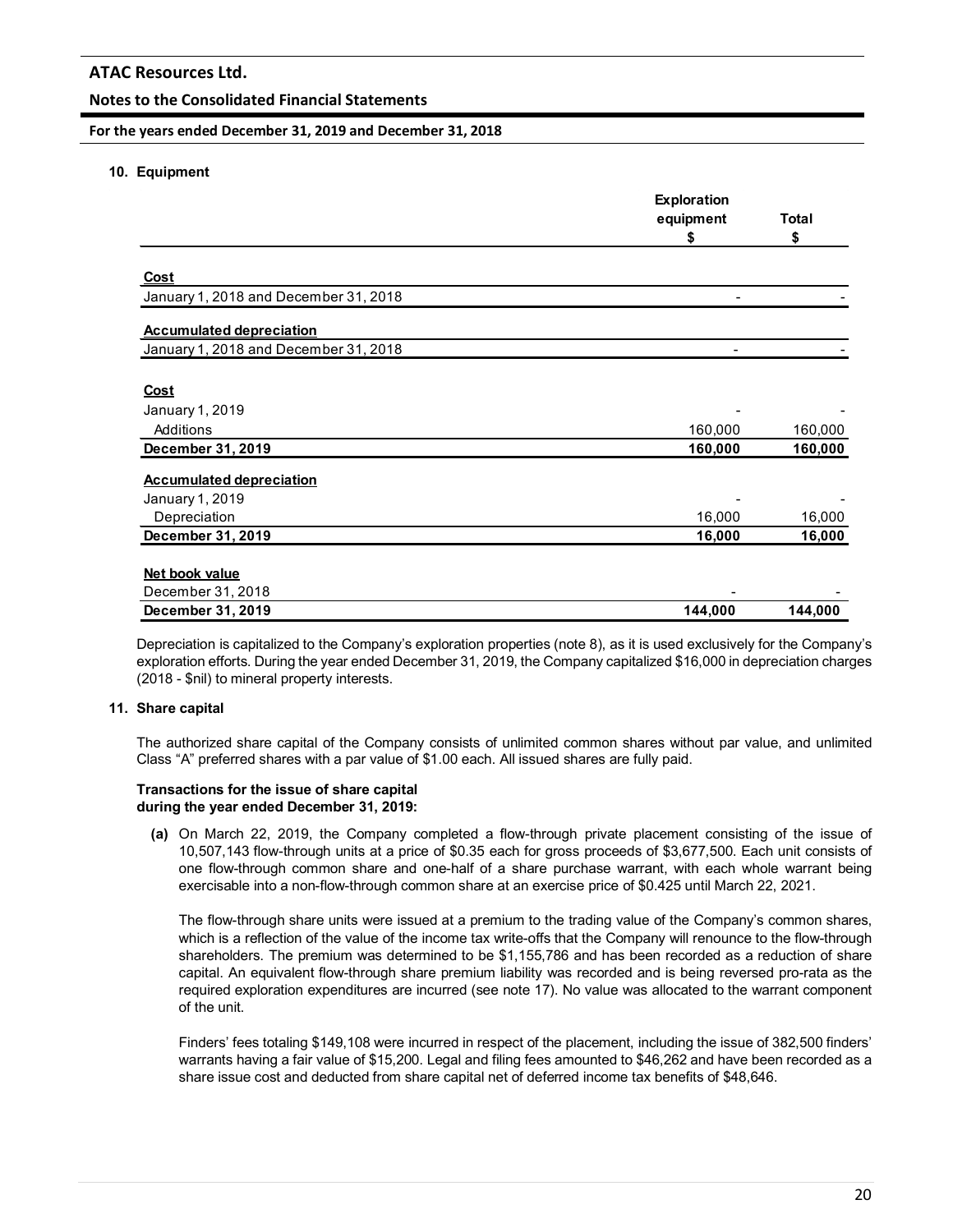## **Notes to the Consolidated Financial Statements**

## **For the years ended December 31, 2019 and December 31, 2018**

## **11. Share capital** (continued)

## **Transactions for the issue of share capital during the year ended December 31, 2018:**

- **(b)** The Company issued 60,000 common shares at a market value of \$0.50 per share for total consideration of \$30,000. The shares were issued to acquire the TN claims (note 8(a)(ii)), that form part of the Company's Connaught project.
- **(c)** The Company issued 50,000 common shares on the exercise of options for proceeds of \$15,500. In addition, \$9,448 representing the fair value of the options on initial vesting was re-allocated from contributed surplus to share capital.
- **(d)** On May 25, 2018, the Company completed a flow-through private placement consisting of the issue of 7,556,700 flow-through common shares at a price of \$0.60 each for gross proceeds of \$4,534,020. The flow-through shares were issued at a premium to the trading value of the Company's common shares, which is a reflection of the value of the income tax write-offs that the Company renounced to the flow-through shareholders. The premium was determined to be \$151,134 and was recorded as a reduction of share capital. An equivalent flow-through share premium liability was recorded, which was reversed pro-rata as the required exploration expenditures were completed (see note 17).

Finders' fees totaling \$328,885 were incurred in respect of the placement, including the issue of 437,441 finders' warrants having a fair value of \$61,500. Legal and filing fees amounted to \$37,670 and were included with the finders' fees and recorded as a share issue cost and deducted from share capital net of deferred income tax benefits of \$82,365.

## **Common share rights**

The Company has a "Rights Plan" under which one right is issued for each issued and outstanding common share of the Company. Each right entitles the holder to purchase from the Company one common share at a price equal to onehalf the market price for each common share of the Company, subject to certain anti-dilutive adjustments. The rights are exercisable only if the Company receives an unacceptable take-over bid as defined in the Rights Plan. The current Rights Plan was replaced with a new Rights Plan at the May 2017 annual shareholders' meeting and will remain in effect until the annual shareholders' meeting in 2020. As at December 31, 2019, there were 158,035,720 rights outstanding (December 31, 2018 – 147,528,577).

# **Stock options**

The Company has an incentive stock option plan (the "Plan"), under which the maximum number of stock options issued cannot exceed 10% of the Company's currently issued and outstanding common shares. The exercise period for any options granted under the Plan cannot exceed ten years. The exercise price of options granted under the Plan cannot be less than the "discounted market price" of the common shares (defined as the last closing market price of the Company's common shares immediately preceding the issuance of a news release announcing the granting of the options, or the date of grant in respect of options granted to consultants, less a discount of from 15% to 25%), unless otherwise agreed to by the Company and accepted by the TSX-V.

A participant who is not a consultant conducting investor relations activities, who is granted an option under the plan with exercise prices at or above "Market Price" will have their options vest immediately, unless otherwise determined by the Board of Directors. A participant who is granted an option under the plan with exercise prices below "Market Price" will become vested with the right to exercise one-sixth of the option upon conclusion of every three months subsequent to the grant date. A participant who is a consultant conducting investor relations activities who is granted options under the plan will become vested with the right to exercise one-quarter of the options upon conclusion of every three months subsequent to the grant date.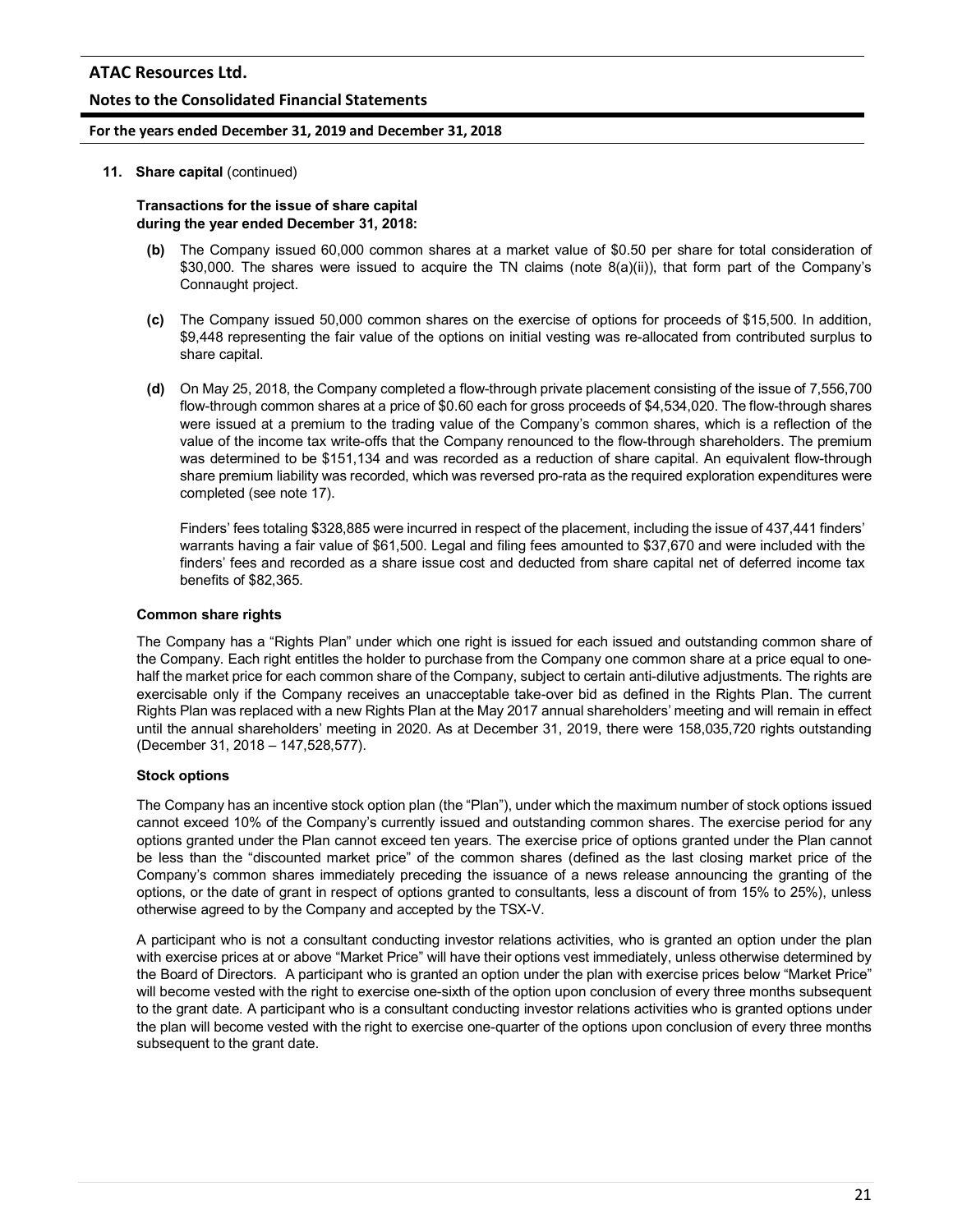## **Notes to the Consolidated Financial Statements**

## **For the years ended December 31, 2019 and December 31, 2018**

## **11. Share capital** (continued)

## **Stock options** (continued)

A summary of the status of the Company's stock options as at December 31, 2019 and December 31, 2018 and changes during the years then ended is as follows:

|                                        | Year ended<br>December 31, 2019               |      | Year ended<br>December 31, 2018 |                                    |
|----------------------------------------|-----------------------------------------------|------|---------------------------------|------------------------------------|
|                                        | Weighted average<br>Options<br>exercise price |      | Options                         | Weighted average<br>exercise price |
|                                        | #                                             | \$   | #                               | \$                                 |
| Options outstanding, beginning of year | 12,050,000                                    | 0.57 | 11,170,000                      | 0.79                               |
| Granted                                | 2,680,000                                     | 0.30 | 3,415,000                       | 0.55                               |
| Exercised                              |                                               |      | (50,000)                        | 0.31                               |
| Expired/cancelled                      | (2,292,500)                                   | 0.70 | (2,485,000)                     | 1.51                               |
| Options outstanding, end of year       | 12,437,500                                    | 0.49 | 12,050,000                      | 0.57                               |

As at December 31, 2019, the Company has stock options outstanding and exercisable as follows:

|     | Options<br>outstanding | Options<br>exercisable | Exercise<br>price | Expiry date      |
|-----|------------------------|------------------------|-------------------|------------------|
|     | #                      | #                      | \$                |                  |
| (1) | 1,450,000              | 1,450,000              | 0.75              | January 23, 2020 |
|     | 1,917,500              | 1,917,500              | 0.31              | January 21, 2021 |
|     | 250,000                | 250,000                | 0.76              | June 7, 2021     |
|     | 2,840,000              | 2,840,000              | 0.55              | May 26, 2022     |
|     | 3,165,000              | 3,165,000              | 0.55              | February 1, 2023 |
| (2) | 250,000                | 250,000                | 0.53              | March 1, 2023    |
| (3) | 2,565,000              | 1,923,750              | 0.30              | February 4, 2024 |
|     | 12,437,500             | 11,796,250             |                   |                  |

(1) Subsequent to December 31, 2019, all of these stock options expired unexercised.

(2) Subsequent to December 31, 2019, all of these stock options were cancelled on a related party leaving employment.

(3) Subsequent to December 31, 2019, 175,000 of these stock options were cancelled on a related party leaving employment.

The following table summarizes information about the stock options outstanding at December 31, 2019:

| Range of      |            | Weighted average | Weighted average |
|---------------|------------|------------------|------------------|
| prices        | Options    | remaining life   | exercise price   |
| \$            | #          | (years)          |                  |
| $0.30 - 0.31$ | 4.482.500  | 2.80             | 0.30             |
| $0.53 - 0.55$ | 6,255,000  | 2.78             | 0.55             |
| $0.75 - 0.76$ | 1,700,000  | 0.26             | 0.75             |
|               | 12,437,500 | 2.44             | 0.49             |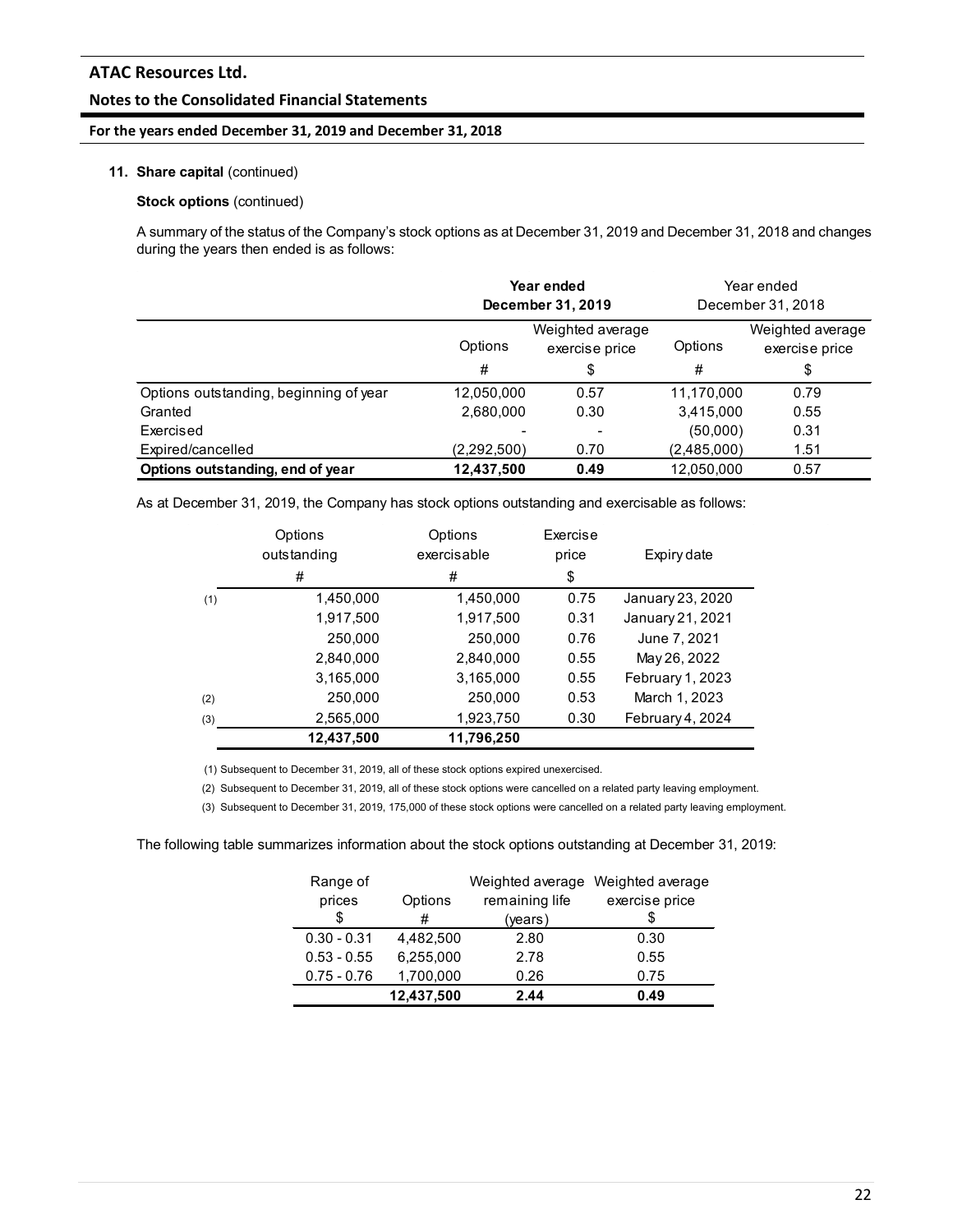## **Notes to the Consolidated Financial Statements**

## **For the years ended December 31, 2019 and December 31, 2018**

## **11. Share capital** (continued)

## **Stock options** (continued)

During the year ended December 31, 2019, 2,680,000 stock options (2018 – 3,415,000) were granted to Officers, Directors, related company employees and consultants. The Company has recorded the fair value of all options granted using the Black-Scholes option pricing model. Share-based payment costs were calculated using the following weighted average assumptions: expected life of options - five years (2018 – five years), stock price volatility – 71.98% (2018 – 78.61%), no dividend yield (2018 – none), and a risk-free interest rate yield – 1.84% (2018 – 2.12%). The fair value is particularly impacted by the Company's stock price volatility, determined using data from the previous five years.

Using the above assumptions, the fair value weighted average of options granted during the year ended December 31, 2019, was \$0.18 per option (2018 – \$0.34), for a total of \$480,948 (2018 - \$1,146,541). The total share-based payment expense for the year ended December 31, 2019 was \$503,255 (2018 - \$1,283,776), which is presented as an operating expense, and includes only options that vested during the period.

During the year ended December 31, 2019, 1,905,000 options (2018 – 1,830,000) expired unexercised. As a result, the original share-based payments expense of \$951,808 (2018 – \$2,427,036) was reversed from contributed surplus and credited to deficit.

During the year ended December 31, 2019, 387,500 options (2018 – 655,000) were cancelled. As a result, the original share-based payments expense of \$91,740 (2018 - \$270,162) has been reversed from contributed surplus and credited to deficit.

## **Warrants**

As an incentive to complete private placements the Company may issue units which include common shares and common share purchase warrants. Using the residual value method, the Company determines whether a value should be allocated to the warrants attached to the units sold in completed private placements.

Finders' warrants may be issued as a private placement share issue cost and are valued using the Black-Scholes option pricing model. During the year ended December 31, 2019, the Company issued 5,253,572 warrants to subscribers to the flow-through financing completed (note 11(a)).

In addition, 382,500 finders' warrants were issued in connection with the financing. The value of the finders' warrants was determined to be \$15,200 using the Black-Scholes option pricing model with the following weighted average assumptions: expected life of warrants - two years, stock price volatility – 59.66%, no dividend yield, and a risk-free interest rate yield – 1.47%.

During the year ended December 31, 2019, 437,441 finders' warrants (2018 – none) expired unexercised. As a result, the original fair value of \$61,500 (2018 - \$nil) has been reversed from contributed surplus and credited to share capital.

A summary of the status of the Company's warrants as at December 31, 2019 and December 31, 2018 and changes during the years then ended is as follows:

|                                         | Year ended<br>December 31, 2019                |       | Year ended<br>December 31, 2018 |      |          |  |
|-----------------------------------------|------------------------------------------------|-------|---------------------------------|------|----------|--|
|                                         | Weighted average<br>Warrants<br>exercise price |       |                                 |      | Warrants |  |
|                                         | #                                              | \$    | #                               | \$   |          |  |
| Warrants outstanding, beginning of year | 437,441                                        | 0.60  |                                 |      |          |  |
| <b>Issued</b>                           | 5,636,072                                      | 0.425 | 437.441                         | 0.60 |          |  |
| Expired                                 | (437,441)                                      | 0.60  |                                 |      |          |  |
| Warrants outstanding, end of year       | 5,636,072                                      | 0.425 | 437.441                         | 0.60 |          |  |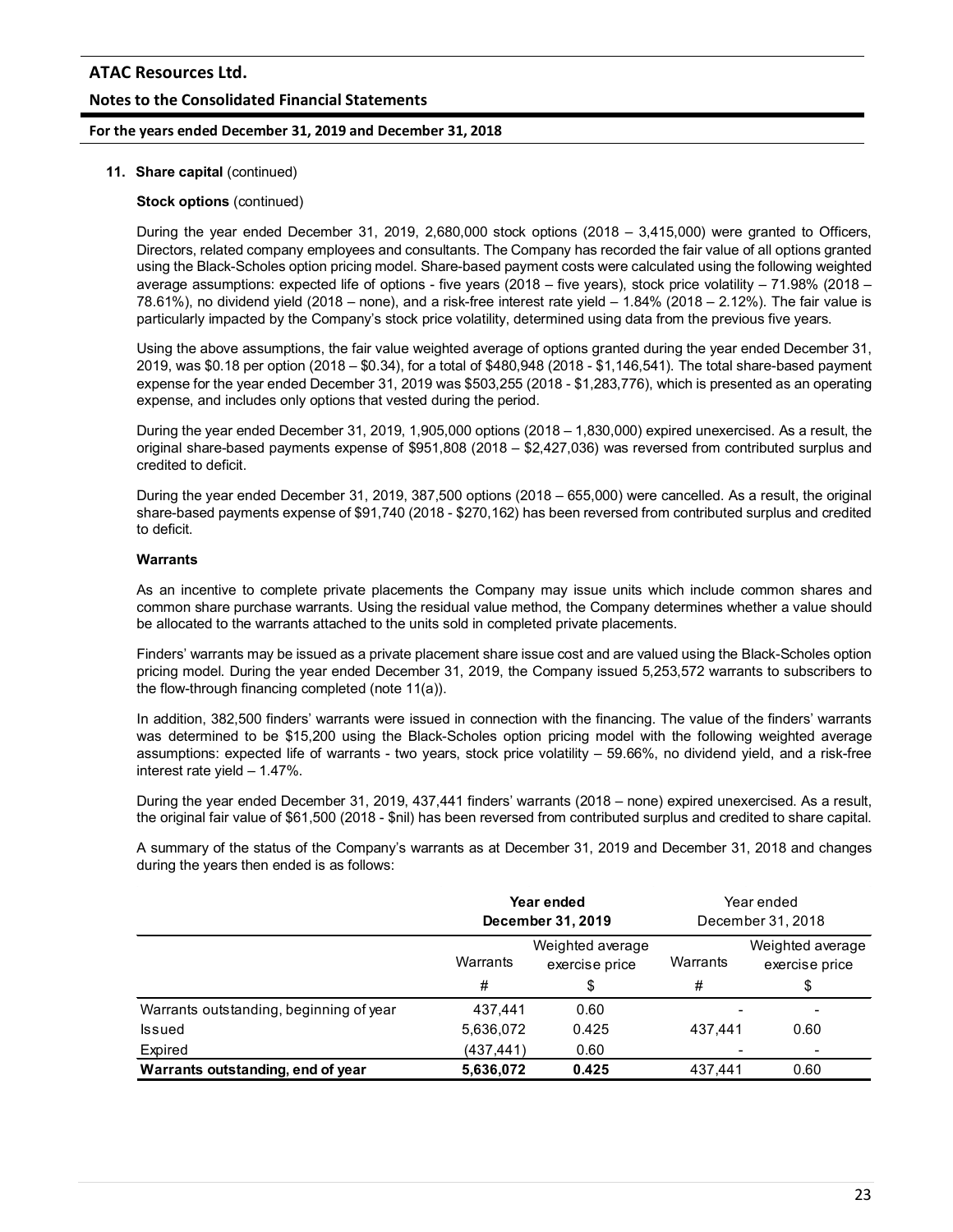## **Notes to the Consolidated Financial Statements**

## **For the years ended December 31, 2019 and December 31, 2018**

## **11. Share capital** (continued)

## **Warrants** (continued)

As at December 31, 2019, the Company has warrants outstanding and exercisable as follows:

| Warrants<br>outstanding | Warrants<br>exercisable | Exercise<br>price | Expiry date    |
|-------------------------|-------------------------|-------------------|----------------|
| #                       | #                       | S                 |                |
| 5,253,572               | 5,253,572               | 0.425             | March 22, 2021 |
| 382.500                 | 382.500                 | 0.425             | March 22, 2021 |
| 5,636,072               | 5,636,072               |                   |                |

#### **Contributed surplus**

Contributed surplus includes the accumulated fair value of stock options recognized as share-based payments and the fair value of finders' warrants issued on private placements completed. Contributed surplus is increased by the fair value of these items on vesting and is reduced by corresponding amounts when the options or warrants expire or are exercised or cancelled.

## **12. Loss per share**

The calculation of basic and diluted loss per share for the year ended December 31, 2019 was based on the loss of \$1,098,047 (2018 – \$3,738,812) and a weighted average number of common shares outstanding of 155,703,998 (2018 – 144,483,230).

All stock options and warrants were excluded from the diluted weighted average number of shares calculation, as their effect would have been anti-dilutive.

## **13. Related party payables and transactions**

A number of key management personnel and Directors hold positions in other entities that result in them having control or significant influence over the financial or operating policies of those entities. There were no loans to key management personnel or Directors, or entities over which they have control or significant influence during the years ended December 31, 2019 or December 31, 2018.

Graham Downs, the Company's President and CEO, receives a monthly salary and incentive stock options. Matthew Keevil was the Company's Vice-President of Corporate Affairs from March 3, 2018 to November 22, 2019, during which time he received a monthly salary and incentive stock options. No other key management personnel and Directors receive salaries, non-cash benefits (other than incentive stock options), or other remuneration directly from the Company, other than noted below, and there are no employment contracts with them that cannot be terminated without penalty on thirty days advance notice. Key management personnel and Directors participate in the Company's stock option plan.

During the year ended December 31, 2019, 1,750,000 stock options (2018 – 2,850,000) were granted to key management personnel and Directors having a fair value on issue of \$314,052 (2018 – \$957,685). The options granted are exercisable at \$0.30 until February 4, 2024 (2018 – exercisable at \$0.55 and \$0.53 until February 1, 2023 and March 1, 2023), and vest over a one-year period ending February 4, 2020 (2018 – vest over one-year periods ending February 1, 2019 and March 1, 2019).

During the year ended December 31, 2019, 1,150,000 management personnel and Director stock options (2018 – 1,600,000) having a fair value on issue of \$574,582 (2018 - \$2,152,287) expired unexercised.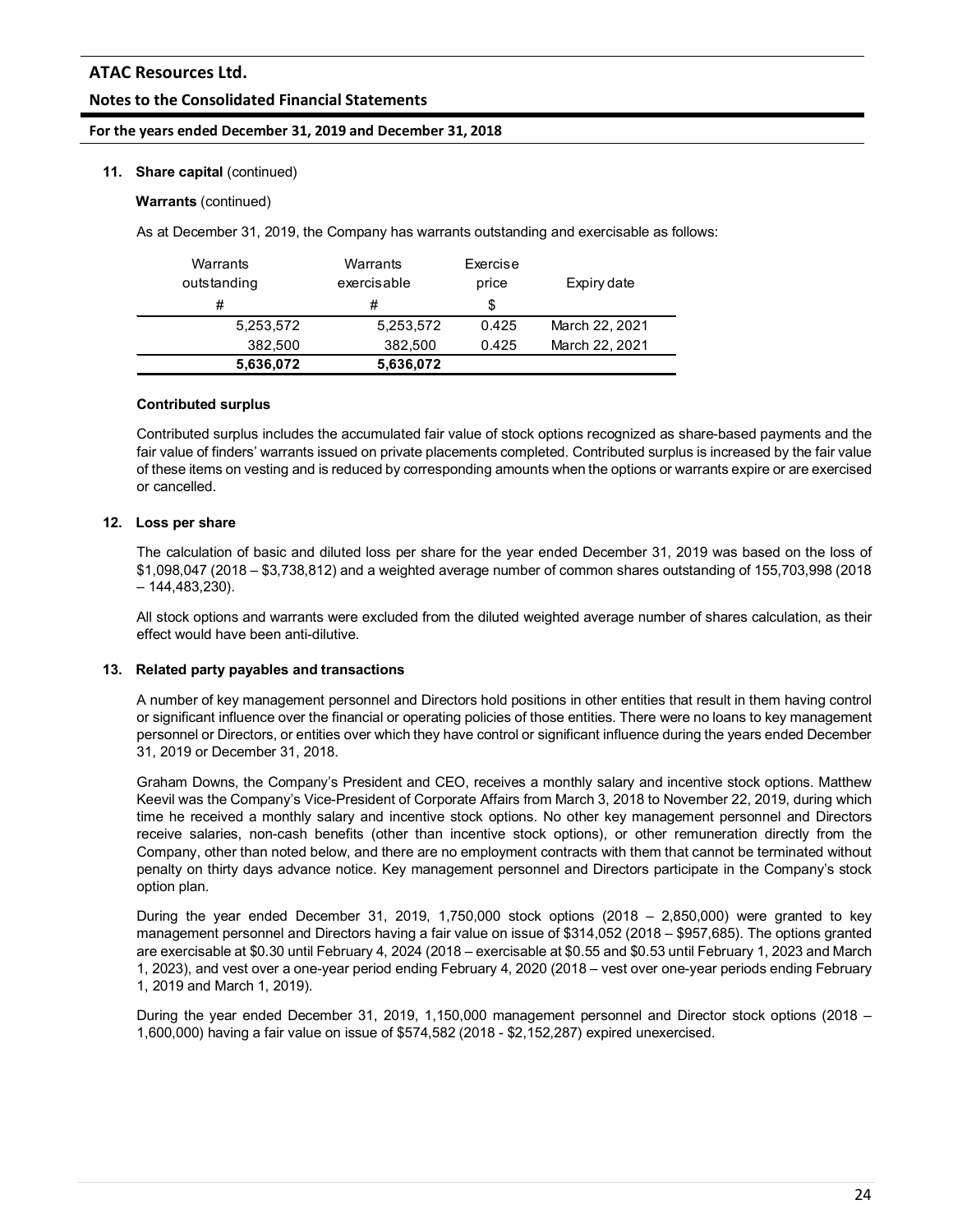## **Notes to the Consolidated Financial Statements**

### **For the years ended December 31, 2019 and December 31, 2018**

#### **13. Related party payables and transactions** (continued)

The Company transacted with the following related parties:

- **(a)** Archer Cathro is a geological consulting firm that is a related party through its management contracts, which confer significant influence over operations. Charges are for property location, acquisition, exploration, management, accounting and office rent and administration.
- **(b)** Glenn Yeadon is a Director and the Company's Secretary. He controls Glenn R. Yeadon Personal Law Corporation ("Yeadon Law Corp."), which provides the Company with legal services.
- **(c)** Larry Donaldson is the Company's CFO. He is a principal of Donaldson Brohman Martin CPA Inc. ("DBM CPA") (formerly Donaldson Grassi Chartered Professional Accountants until January 31, 2019), a firm in which he has significant influence. DBM CPA provides the Company with accounting and tax services.
- **(d)** Douglas Goss is a Director and the Company's Chairman of the Board. He controls Douglas O. Goss Professional Corporation ("D. Goss Corporation"), which provides consulting services to the Company.
- **(e)** Ian Talbot is the Company's COO. He provides the Company with management services.
- **(f)** Robert Carne is a Company Director. He controls Carvest Holdings Ltd. ("Carvest"), which provides geological consulting services to the Company.
- **(g)** Graham Downs is the Company's President and CEO. He is paid a monthly salary and benefits for his services.
- **(h)** Bruce Kenway is a Company Director and Chairman of the Audit Committee. He is a partner in Kenway Mack Slusarchuk Stewart LLP ("Kenway Mack"), which provides advisory services to the Company.
- **(i)** Matthew Keevil was the Company's Vice-president of Corporate Affairs. He was paid a monthly salary and benefits for his services.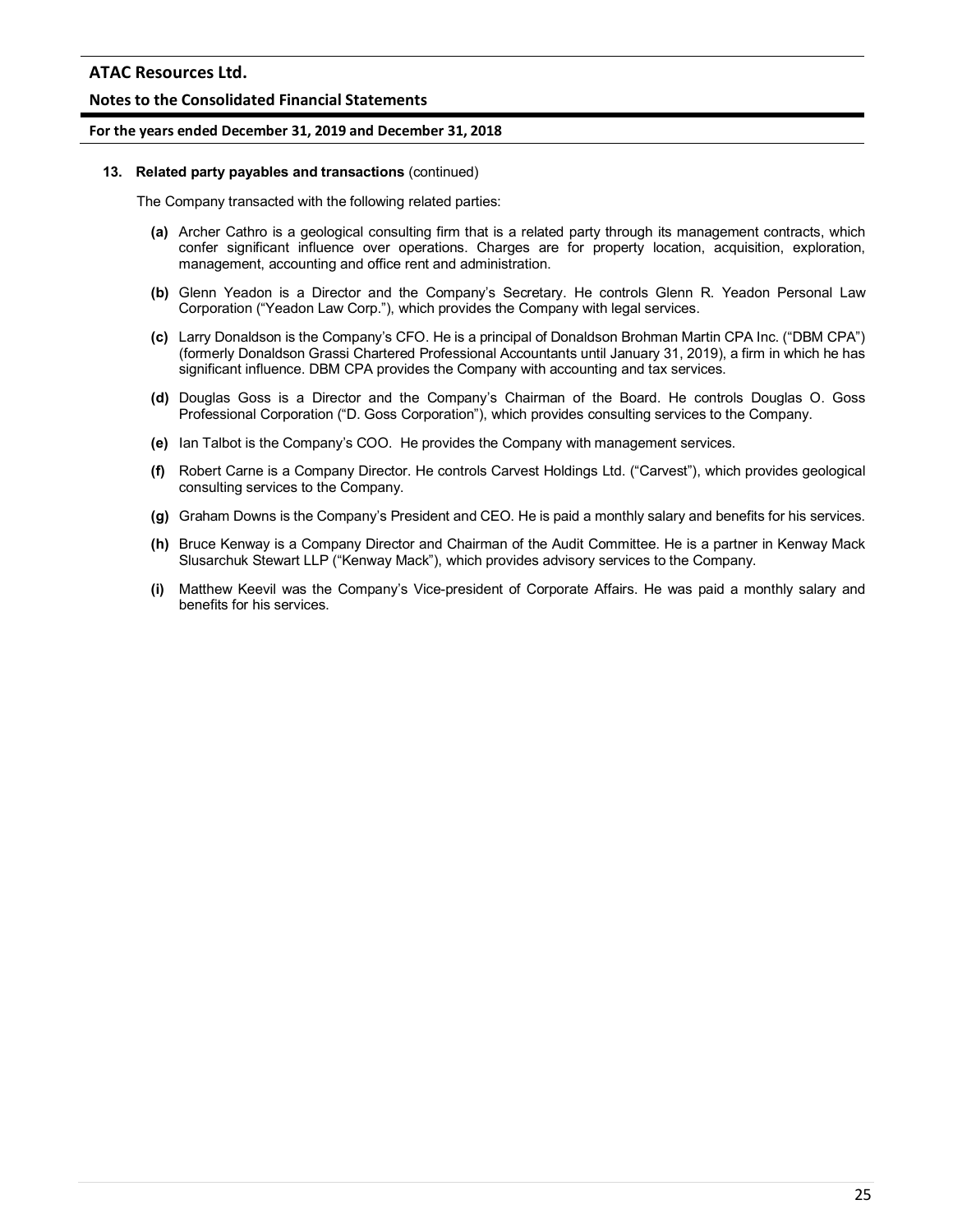## **Notes to the Consolidated Financial Statements**

## **For the years ended December 31, 2019 and December 31, 2018**

## **13. Related party payables and transactions** (continued)

The aggregate value of transactions and outstanding balances with key management personnel and Directors and entities over which they have control or significant influence were as follows:

|     |                               | <b>Transactions</b><br>Year ended<br>December 31, | Transactions<br>Year ended<br>December 31, | <b>Balance</b><br>outstanding<br>December 31, | <b>Balance</b><br>outstanding<br>December 31, |
|-----|-------------------------------|---------------------------------------------------|--------------------------------------------|-----------------------------------------------|-----------------------------------------------|
|     |                               | 2019                                              | 2018                                       | 2019                                          | 2018                                          |
|     |                               | S                                                 | \$                                         | S                                             | \$                                            |
|     | Archer, Cathro                |                                                   |                                            |                                               |                                               |
|     | - geological services         | 1,360,299                                         | 2,285,465                                  | 36,813                                        | 314,050                                       |
|     | - office and administration   | 59,683                                            | 78,731                                     | 10,266                                        | 26,057                                        |
|     |                               | 1,419,982                                         | 2,364,196                                  | 47,079                                        | 340,107                                       |
|     | Carvest - geological services | 29,640                                            | 6,670                                      |                                               |                                               |
| (1) | Yeadon Law Corp.              | 49,004                                            | 61,073                                     | 4,545                                         | 6,484                                         |
|     | <b>DBMCPA</b>                 | 50,700                                            | 56,300                                     | 16,500                                        | 18,000                                        |
|     | D. Goss Corporation           | 42.000                                            | 42,000                                     |                                               |                                               |
|     | <b>Graham Downs</b>           | 229,101                                           | 228,919                                    |                                               |                                               |
|     | lan Talbot                    | 42,000                                            | 40,906                                     |                                               |                                               |
|     | Kenway Mack                   | 12,000                                            | 12,000                                     |                                               |                                               |
|     | Matthew Keevil                | 136,750                                           | 112,253                                    |                                               |                                               |
|     |                               | 2,011,177                                         | 2,924,317                                  | 68,124                                        | 364,591                                       |

(1) Transactions for the year ended December 31, 2019 include \$19,000 (2018 - \$15,000) in share issue costs

All related party balances are unsecured and are due within thirty days without interest.

The transactions with the key management personnel and Directors are included in operating expenses as follows:

- **(a)** Consulting fees
	- Includes the consulting fees of Director, Douglas Goss, charged to the Company by D. Goss Corporation.
	- Includes the advisory services of Director, Bruce Kenway, charged to the Company by Kenway Mack.
- **(b)** Management, administration and corporate development fees
	- Includes the services of Company's COO, Ian Talbot.
	- Includes charges by Archer Cathro for administrative personnel.
- **(c)** Office rent
	- Charged by Archer Cathro.
- **(d)** Professional fees
	- Includes the legal services of the Company's Secretary, Glenn Yeadon, charged to the Company by Yeadon Law Corporation.
	- Includes the accounting services of Company's CFO, Larry Donaldson, charged to the Company by DBM CPA.
- **(e)** Salaries and benefits
	- Includes only the salaries and benefits of the Company's President and CEO, Graham Downs and former Vicepresident of Corporate Affairs, Matthew Keevil.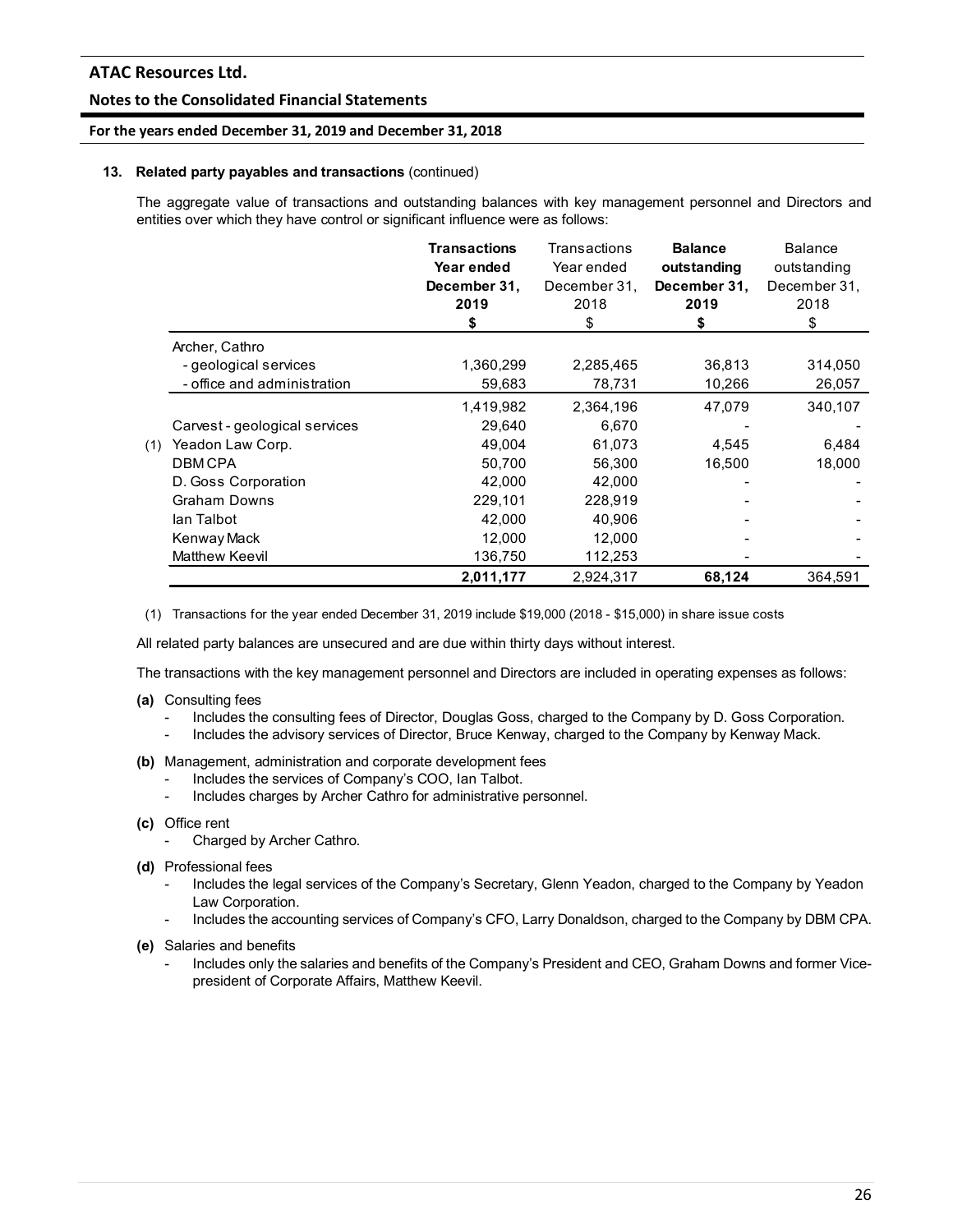## **Notes to the Consolidated Financial Statements**

## **For the years ended December 31, 2019 and December 31, 2018**

## **14. Income Taxes**

Income tax recovery (expense) for the years ended December 31, 2019 and December 31, 2018 varies from the amount that would be computed from applying the combined federal and provincial income tax rate to loss before income taxes as follows:

|                                                                     | December 31.<br>2019 | December 31,<br>2018 |
|---------------------------------------------------------------------|----------------------|----------------------|
|                                                                     | S                    | S                    |
| Loss before income taxes                                            | (1,477,138)          | (2,597,564)          |
| Statutory Canadian corporate tax rate                               | 27.0%                | 27.0%                |
| Anticipated income tax recovery                                     | 398,827              | 701,342              |
| Change in tax resulting from:                                       |                      |                      |
| Unrecognized items for tax purposes and other                       | (163, 329)           | (421, 938)           |
| Tax benefits to be renounced/renounced on flow-through expenditures | (875, 340)           | (1,571,786)          |
| Flow-through premium liability reduction                            | 1,018,933            | 151,134              |
| Net deferred income tax recovery (expense)                          | 379,091              | (1,141,248)          |

The significant components of the Company's deferred income tax liability are as follows:

|                                            | December 31,<br>2019 | December 31,<br>2018<br>\$ |
|--------------------------------------------|----------------------|----------------------------|
| Unrealized losses on marketable securities | 261,530              | 229,761                    |
| Mineral property interests                 | (21,666,638)         | (20,658,792)               |
| Equipment                                  | 4,320                |                            |
| Unclaimed investment tax credits           | 860,606              | 860,606                    |
| Non-capital loss carry forwards            | 3,527,791            | 3,155,709                  |
| Capital loss carry forwards                | 44.369               | 44,369                     |
| Share issue costs                          | 104.549              | 96,071                     |
| Net deferred income tax liability          | (16,863,473)         | (16,272,276)               |

As at December 31, 2019, the Company has non-capital loss carry forwards of approximately \$13,066,000 (December 31, 2018 - \$11,688,000) of which \$7,000 will expire in 2028, \$471,000 in 2029, \$1,175,000 in 2030, \$1,666,000 in 2031 and \$9,747,000 thereafter.

As at December 31, 2019, the Company has unused capital losses of approximately \$329,000 (December 31, 2018 - \$329,000), which have no expiry date and can only be used to reduce future income from capital gains.

As at December 31, 2019, the Company has unclaimed resource and other deductions of approximately \$35,205,000 (December 31, 2018 - \$35,393,000), which may be deducted against future taxable income.

As at December 31, 2019, there are share issue costs totaling approximately \$387,000 (December 31, 2018 - \$356,000), which have not been claimed for income tax purposes.

As at December 31, 2019, the Company has unused investment tax credits totaling approximately \$1,179,000 (December 31, 2018 - \$1,179,000), which have not been claimed for income tax purposes. Of the credits, \$958,000 will expire in 2032 and \$221,000 in 2033.

Income tax attributes are subject to review, and potential adjustments, by tax authorities.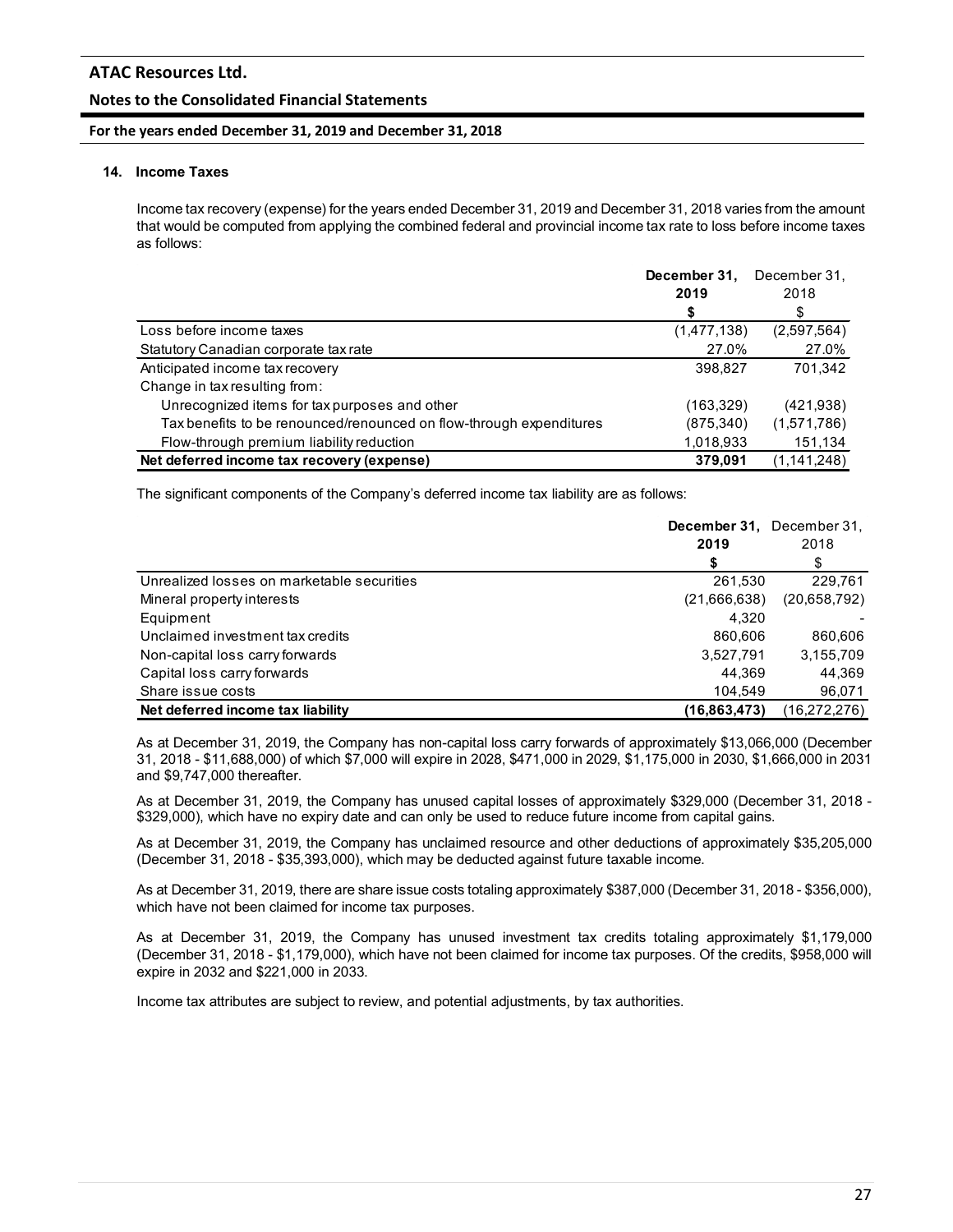## **Notes to the Consolidated Financial Statements**

## **For the years ended December 31, 2019 and December 31, 2018**

#### **15. Supplemental cash flow information**

Changes in non-cash operating working capital during the years ended December 31, 2019 and December 31, 2018 were comprised of the following:

|                                          | December 31,<br>2019 | December 31.<br>2018 |
|------------------------------------------|----------------------|----------------------|
|                                          |                      | S                    |
| Receivables and prepayments              | 186.414              | (191, 276)           |
| JVEI property receivables                | 144,313              |                      |
| Accounts payable and accrued liabilities | (13,560)             | (16,838)             |
| Accounts payable to related parties      | (19,230)             | 6,737                |
| Net change                               | 297,937              | (201,377)            |

The Company incurred non-cash financing and investing activities during the years ended December 31, 2019 and December 31, 2018 as follows:

|                                                                | December 31, | December 31, |
|----------------------------------------------------------------|--------------|--------------|
|                                                                | 2019         | 2018         |
|                                                                | \$           | \$           |
| Non-cash financing activities:                                 |              |              |
| Decrease in restricted cash payable                            | (144, 339)   | (1,240,667)  |
| Contributed surplus on finders' warrants issued                | 15,200       | 61,500       |
| Share issue costs on finders' warrants issued                  | (15,200)     | (61,500)     |
| Shares issued for mineral property interest                    |              | 30,000       |
| Share capital reduced by flow-through share premium            | 1,155,786    | 151,134      |
|                                                                | 1,011,447    | (1,059,533)  |
| Non-cash investing activities:                                 |              |              |
| Mineral property interest acquired by issue of share capital   |              | (30,000)     |
| Deferred exploration expenditures included in receivables      | (37,242)     |              |
| Deferred exploration expenditures included in accounts payable |              |              |
| and related party payables                                     | 80,069       | 421,556      |
|                                                                | 42,827       | 391,556      |

During the years ended December 31, 2019 and December 31, 2018 no amounts were paid for interest or income tax expenses.

## **16. Financial risk management**

## **Capital management**

The Company is a junior exploration company and considers items included in shareholders' equity as capital. The Company has no debt and does not expect to enter into debt financing. The Company manages its capital structure and makes adjustments to it in light of changes in economic conditions and the risk characteristics of underlying assets. In order to maintain or adjust its capital structure, the Company may issue new shares, purchase shares for cancellation pursuant to normal course issuer bids or make special distributions to shareholders. The Company is not subject to any externally imposed capital requirements and does not presently utilize any quantitative measures to monitor its capital. The Company's capital structure as at December 31, 2019 is comprised of shareholders' equity of \$108,621,161 (December 31, 2018 - \$106,825,763).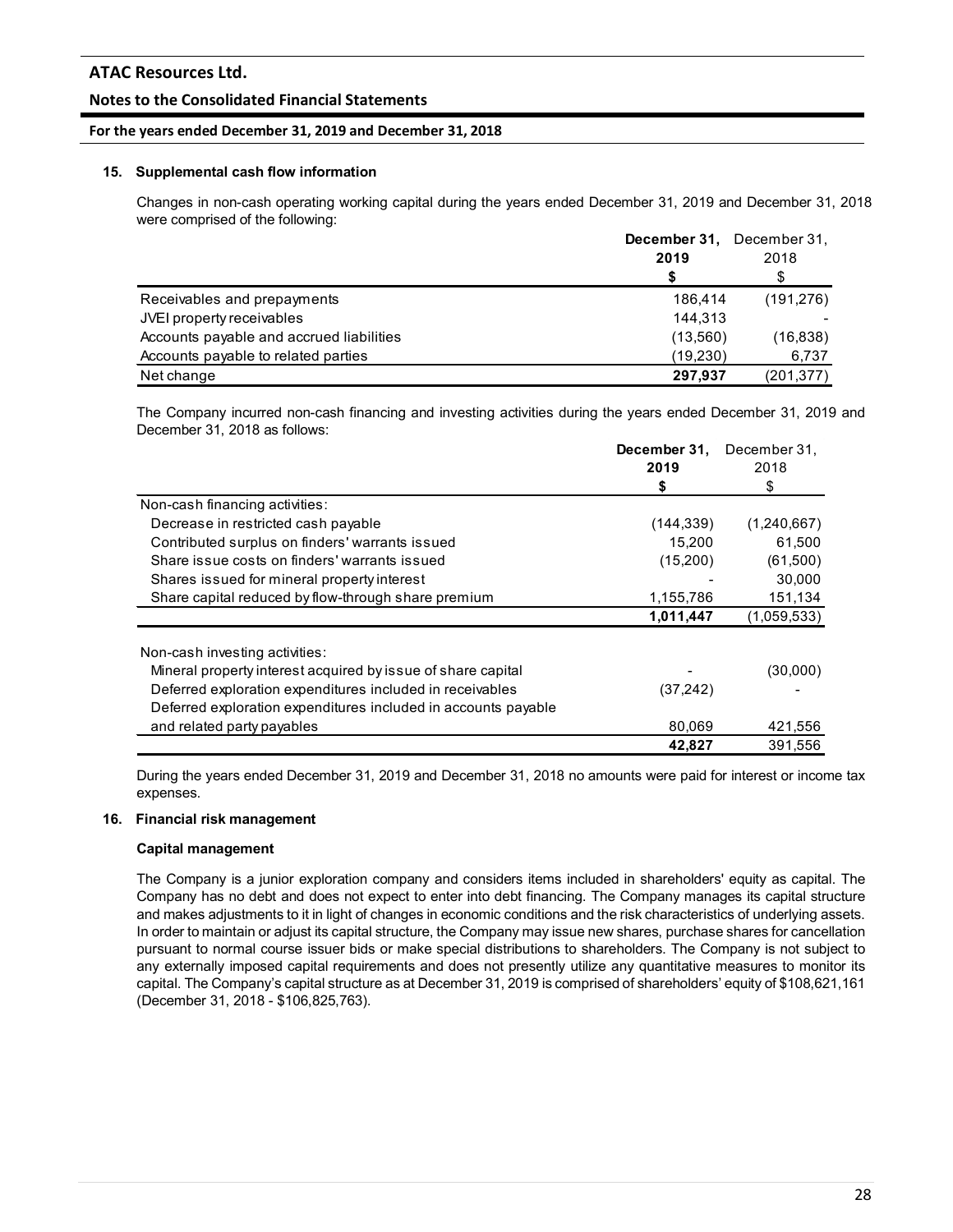## **Notes to the Consolidated Financial Statements**

## **For the years ended December 31, 2019 and December 31, 2018**

## **16. Financial risk management** (continued)

#### **Capital management** (continued)

The Company currently has no source of revenues. In order to fund future projects and pay for administrative costs, the Company will spend its existing working capital and raise additional funds as needed. The Company's ability to continue as a going concern on a long-term basis and realize its assets and discharge its liabilities in the normal course of business rather than through a process of forced liquidation is primarily dependent upon its ability to sell or option its mineral properties and its ability to borrow or raise additional funds from equity markets.

#### **Financial instruments - fair value**

The Company's financial instruments consist of cash and cash equivalents, marketable securities, reclamation deposit, accounts payable and accrued liabilities, and accounts payable to related parties.

The carrying value of accounts payable and accrued liabilities and accounts payable to related parties approximated their fair value because of the short-term nature of these instruments.

Financial instruments measured at fair value on the consolidated statements of financial position are summarized into the following fair value hierarchy levels:

- Level 1: quoted prices (unadjusted) in active markets for identical assets or liabilities.
- Level 2: inputs other than quoted prices included within Level 1 that are observable for the asset or liability, either directly (i.e. as prices) or indirectly (i.e. derived from prices).
- Level 3: inputs for the asset or liability that are not based on observable market data (unobservable inputs).

|                           | Level 1    | Level 2 | Level 3 | Total      |
|---------------------------|------------|---------|---------|------------|
|                           | \$         | \$      | \$      | \$         |
| December 31, 2019         |            |         |         |            |
| Cash and cash equivalents | 9,669,634  |         |         | 9,669,634  |
| Marketable securities     | 213,593    | 15.981  |         | 229.574    |
| Reclamation deposit       | 126,382    |         |         | 126,382    |
|                           | 10,009,609 | 15,981  |         | 10,025,590 |
| December 31, 2018         |            |         |         |            |
| Cash and cash equivalents | 10,691,051 |         |         | 10,691,051 |
| Restricted cash           | 144.339    |         |         | 144.339    |
| Marketable securities     | 386,181    | 78.725  |         | 464.906    |
| Reclamation deposit       | 123,904    |         |         | 123,904    |
|                           | 11.345.475 | 78.725  |         | 11.424.200 |

#### **Financial instruments - risk**

The Company's financial instruments can be exposed to certain financial risks, including credit risk, interest rate risk, liquidity risk and market and currency risk.

#### **(a) Credit risk**

The Company is exposed to credit risk by holding cash and cash equivalents. This risk is minimized by holding the funds in Canadian banks and credit unions or with Canadian governments. The Company has minimal accounts receivable exposure as its refundable credits are due from the Canadian Government.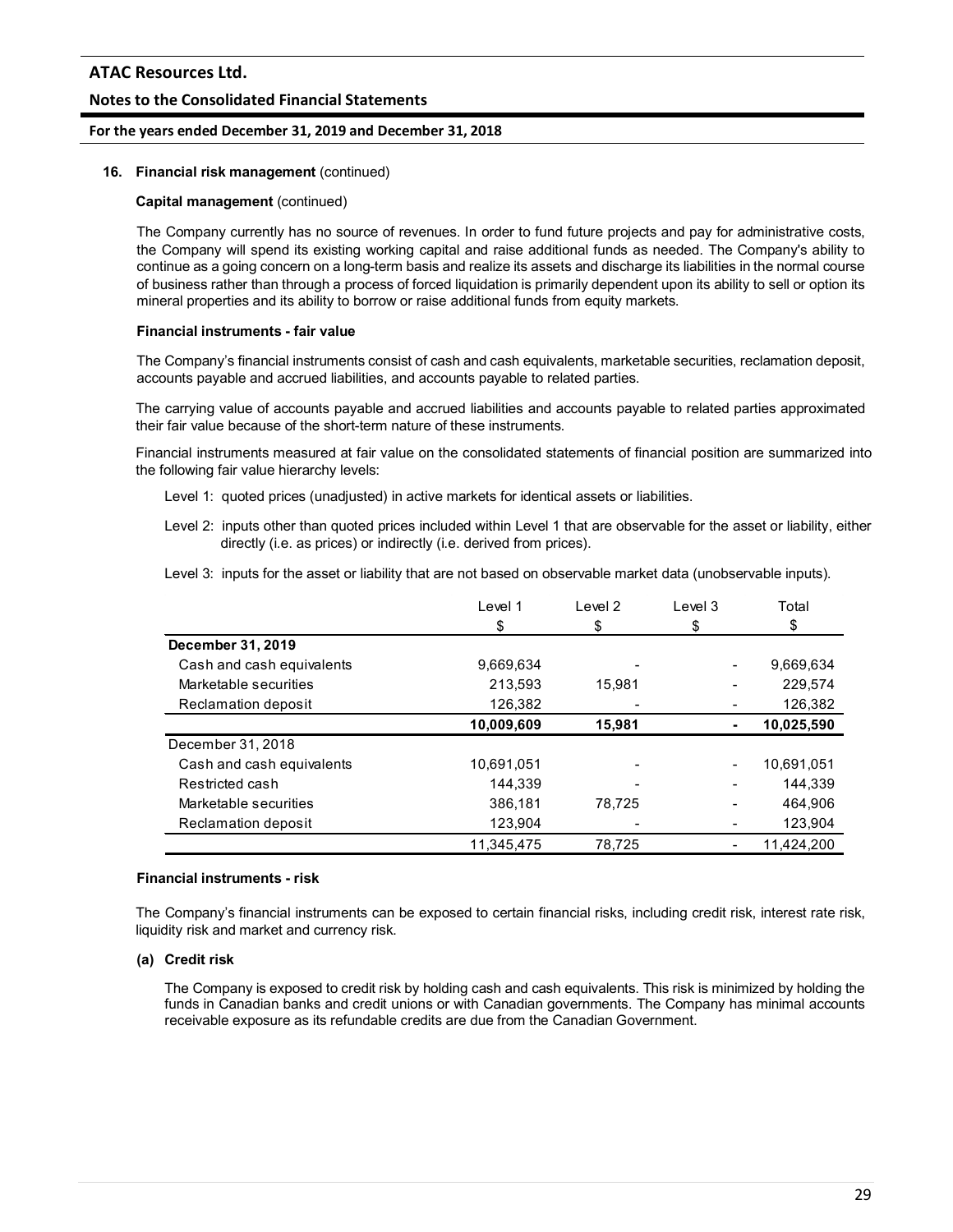## **Notes to the Consolidated Financial Statements**

## **For the years ended December 31, 2019 and December 31, 2018**

#### **16. Financial risk management** (continued)

#### **(b) Interest rate risk**

The Company is exposed to interest rate risk because of fluctuating interest rates. Fluctuations in market rates do not have a significant impact on the Company's operations due to the short term to maturity and no penalty cashable feature of its cash equivalents. For the year ended December 31, 2019, every 1% fluctuation in interest rates up or down would have impacted loss for the year, up or down, by approximately \$98,000 (2018 - \$124,000) before income taxes.

## **(c) Liquidity risk**

Liquidity risk is the risk that the Company is unable to meet its financial obligations as they come due. The Company manages this risk by careful management of its working capital to ensure its expenditures will not exceed available resources.

#### **(d) Market risk**

The Company is exposed to market risk because of the fluctuating values of its publicly traded marketable securities. The Company has no control over these fluctuations and does not hedge its investments. Based on the December 31, 2019 value of marketable securities every 10% increase or decrease in the share prices of these companies would have impacted loss for the year, up or down, by approximately \$23,000 (2018 - \$46,000) before income taxes.

## **17. Commitments**

On May 25, 2018, the Company completed a private placement of flow-through shares for gross proceeds of \$4,534,020. The Company was required to spend the funds on qualified exploration programs no later than December 31, 2019. As of December 31, 2018, all funds had been spent. The expenditures and available income tax benefits were renounced to the flow-through shareholders effective December 31, 2018.

On March 22, 2019, the Company completed a private placement of flow-through units for gross proceeds of \$3,677,500 (note 11(a)). The Company is required to spend the funds on qualified exploration programs no later than December 31, 2020. The expenditures and available income tax benefits were renounced to the flow-through shareholders effective December 31, 2019. As of December 31, 2019, approximately \$3,242,000 of the funds had been spent.

Under the Income Tax Act flow-through look-back rules the Company has until December 31, 2020 to spend the remaining amount of flow-through funds. Amounts spent after February 1, 2020 are subject to a floating rate interest tax, which is currently set at 2% per annum.

## **18. Events after the reporting period**

- **(a)** On January 9, 2020, the Company granted a total of 2,210,000 stock options at an exercise price of \$0.22 for a period of five years expiring January 9, 2025.
- **(b)** On February 20, 2020, the Company signed a Property Option Agreement with Silver Range Resources Ltd. ("Silver Range"), a company with common Directors and Officers, whereby the Company has the option to earn a 100% interest in Silver Range's East Goldfield property located in Nevada, USA. Pursuant to the Option Agreement, the Company has the right to earn an initial 75% interest in the property (the "Initial Option") by making cash payments to Silver Range based on the following schedule:

Cash payments of \$400,000:

- \$30,000 on execution of the Option Agreement (subsequently paid);
- \$40,000 on or before April 1, 2021;
- \$70,000 on or before April 1, 2022;
- \$100,000 on or before April 1, 2023; and
- \$160,000 on or before April 1, 2024.